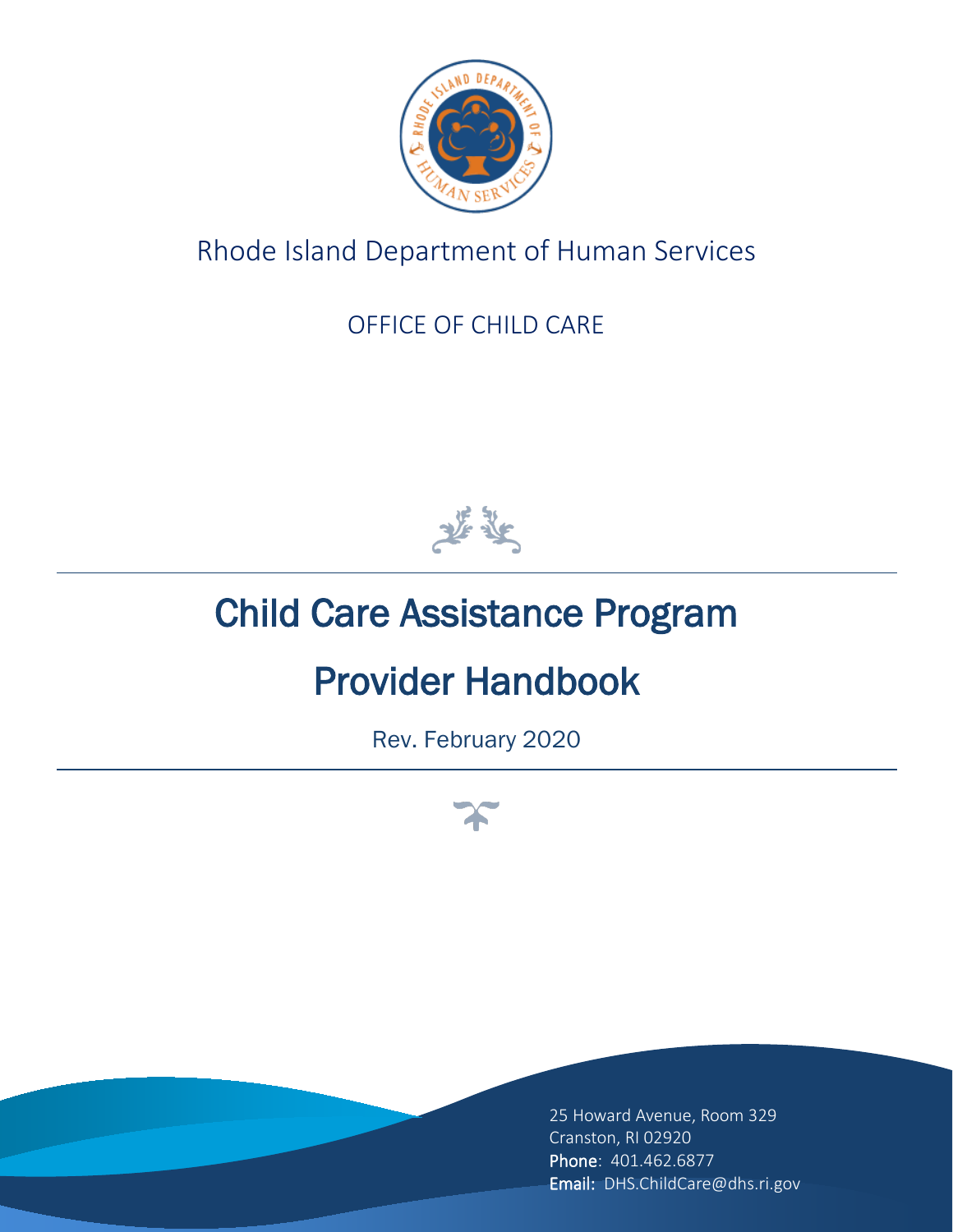### **TABLE OF CONTENTS**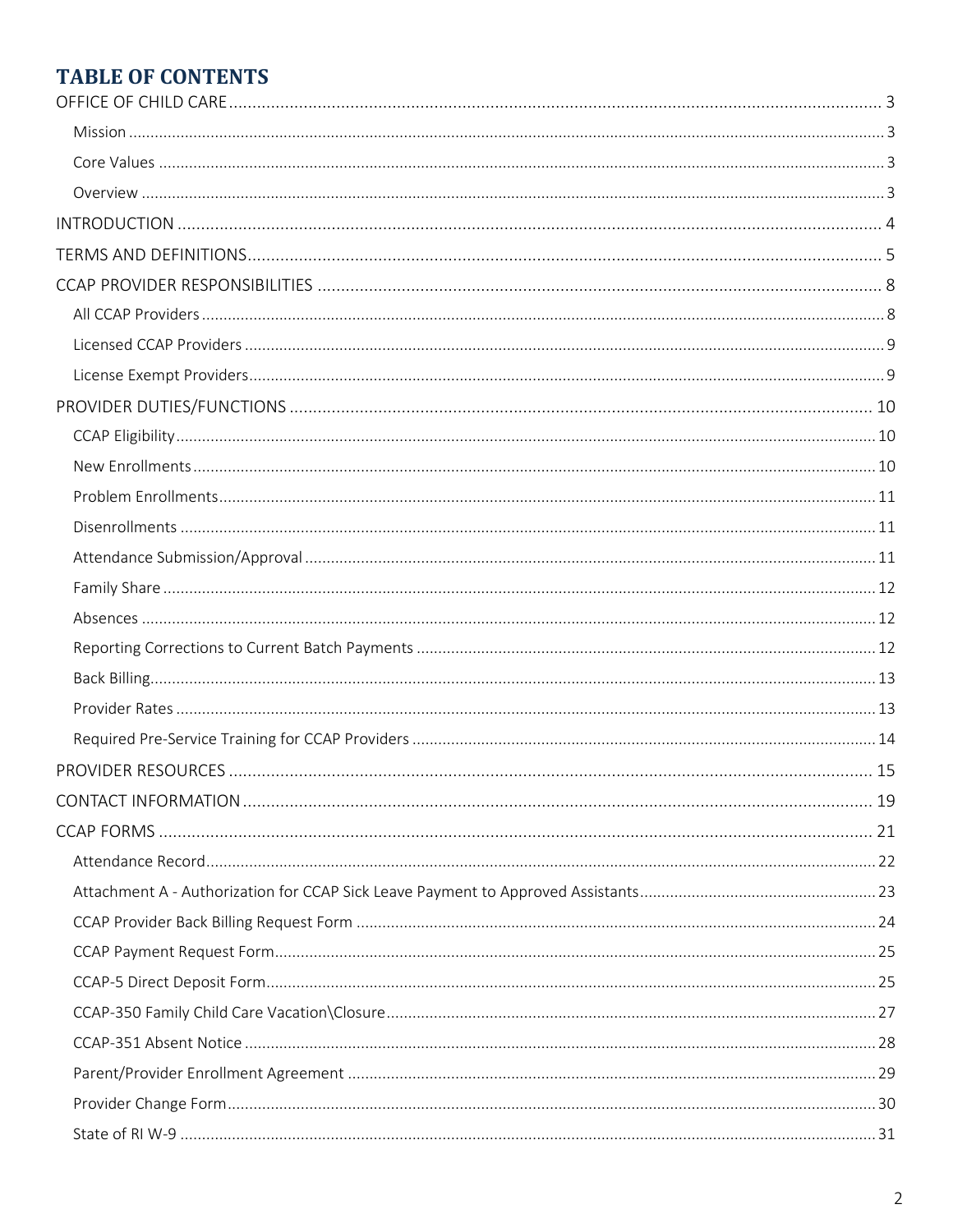#### <span id="page-2-0"></span>**OFFICE OF CHILD CARE**

#### <span id="page-2-1"></span>**Mission**

As a division of the Rhode Island Department of Human Services, the Office of Child Care supports the workforce in providing families with equitable access to high-quality, safe, affordable child-care.

#### <span id="page-2-2"></span>**Core Values**

The Core Values describe the desired culture and foundational beliefs of the Office of Child Care:

- Service: Commitment to protecting the health and safety of children.
- Compassion: Valuing each culture, individual and creating a culture of respect.
- Accountability: Being transparent, solution-focused and committed to improvement.
- Partnership: Work collaboratively with the child care workforce, families and each other for the benefit of children in care.

#### <span id="page-2-3"></span>**Overview**

The Office of Child Care (OCC) at the RI Department of Human Services (DHS) administers and manages the Child Care Assistance Program (CCAP); this program supports the dual purpose of promoting children's healthy brain development and supporting low-income families with equitable access to high-quality, safe, affordable child-care.

The Office of Child Care is comprised of the following teams and initiatives:

#### • CCAP Provider Management Team

Processes and approves provider applications, renewals, and payments; provides technical support to CCAP Providers; and maintains the CCAP Central Prover Directory.

#### • Child Care Licensing Team

All Early Learning programs (child care centers, preschools, family child care, nursery schools, Head Start and Early Head Start programs) must be licensed by the Department of Human Services. Licensed providers are not required but are strongly encouraged to become CCAP Approved Providers. Currently 66% of licensed providers serve CCAP children.

• Early Childhood Quality Initiatives & Support Team Provide oversight to a variety of quality initiatives using CCDF, TANF and PDG funds to support early childhood education quality improvement.

### • Head Start Collaboration Office

Supports Rhode Island Head Start grantees' engagement and representation within the states early childhood systems, programs and services. Administers and monitors the state's supplemental, nonfederal share for Head Start.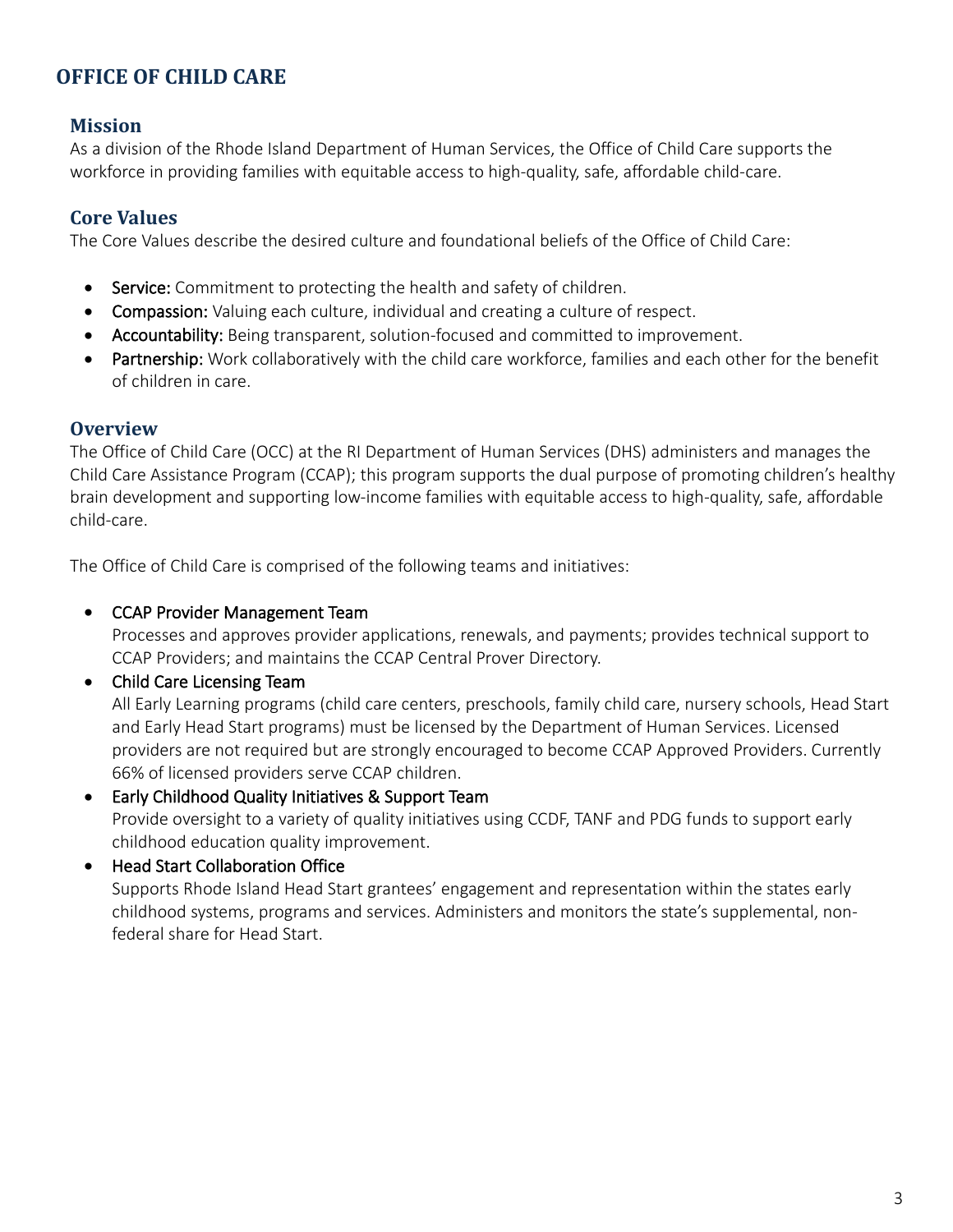#### <span id="page-3-0"></span>**INTRODUCTION**

This CCAP Handbook is meant to serve as a resource for all DHS-Approved CCAP Providers (CCAP Providers) to understand the responsibilities, opportunities and duties of serving children in the Child Care Assistance Program.

This is not intended to be an all-inclusive list of Provider Responsibilities and Duties. For a full listing of the requirements, please review the CCAP Provider Agreement, CCAP Rules and Regulations and RI General Laws 42-12-23.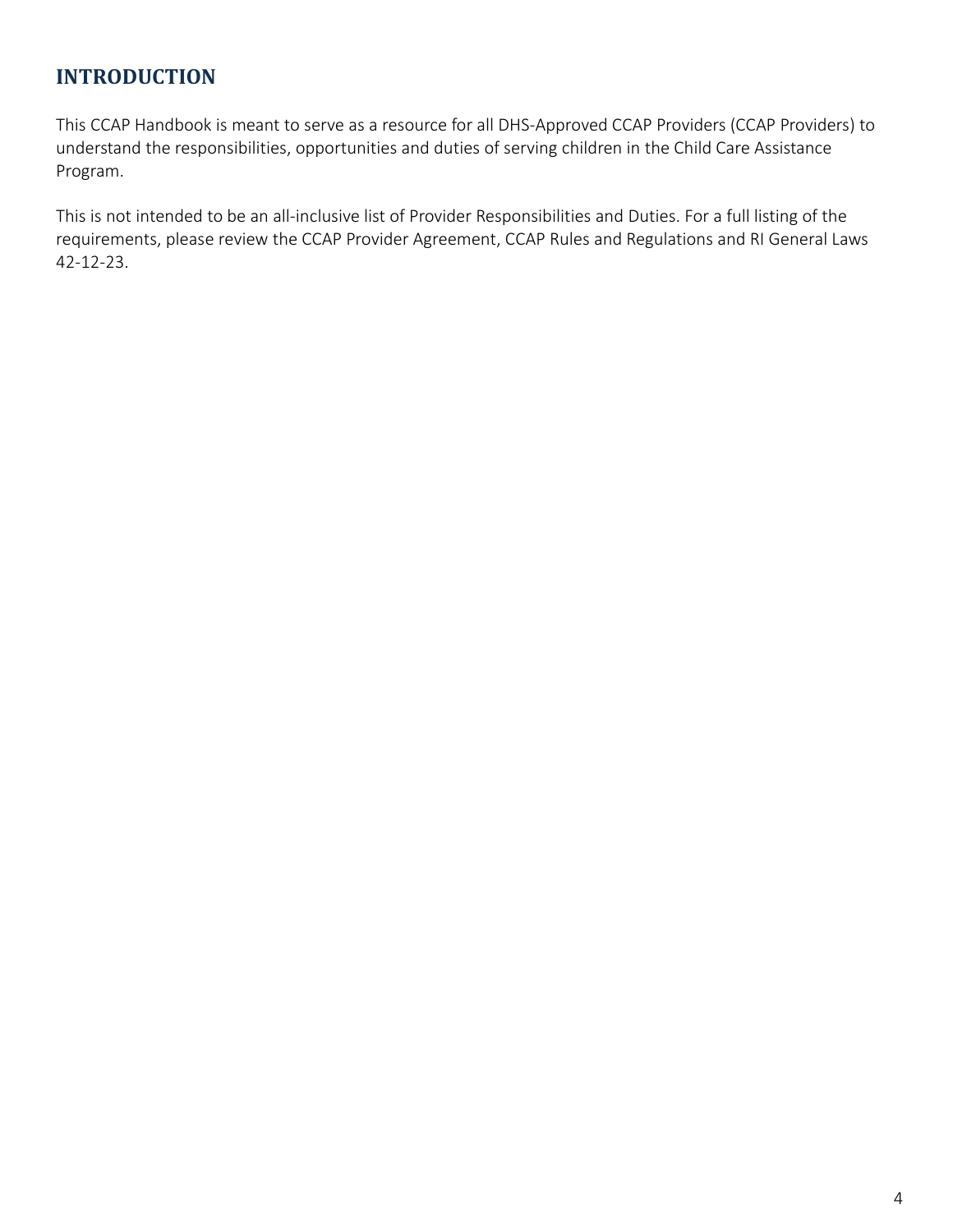### <span id="page-4-0"></span>**TERMS AND DEFINITIONS**

| <b>Term</b>                 | <b>Definition</b>                                                                                                                       |
|-----------------------------|-----------------------------------------------------------------------------------------------------------------------------------------|
| <b>Age Categories</b>       | Age range of children enrolled:                                                                                                         |
|                             | Infant/Toddler: 1 week up to 3 years of age<br>$\bullet$                                                                                |
|                             | Preschool: 3 years up to 1st grade entry (includes ALL Kindergarten children)                                                           |
|                             | School Age: 1st grade up to 13 years of age                                                                                             |
|                             | Certain children with diagnosed special needs may be categorized as<br>$\circ$                                                          |
|                             | school age through the age of 18.                                                                                                       |
|                             | Please note that when a family's work hours fall during school hours,<br>$\circ$                                                        |
|                             | their hours are automatically adjusted. DHS calculates school hours as                                                                  |
|                             | 9:30 AM - 1:30 PM, Monday - Friday from early September to mid-                                                                         |
|                             | June.                                                                                                                                   |
| <b>Application Date</b>     | The date that a signed CCAP Provider Application for CCAP is stamped and received by                                                    |
|                             | the Office of Child Care.                                                                                                               |
| <b>Authorized Hours</b>     | The child care hours a CCAP eligible child is approved to use in a given time period.                                                   |
|                             | These hours are based on the family's need for services. CCAP authorized hours are                                                      |
|                             | categorized as follows:                                                                                                                 |
|                             | Full Time: 30 hours or more per week                                                                                                    |
|                             | Three Quarter Time: 20-29 hours per week<br>$\bullet$                                                                                   |
|                             | Half Time: 10-19 hours per week<br>$\bullet$                                                                                            |
|                             | Quarter Time: 0-9 hours per week                                                                                                        |
| <b>Back Billing</b>         | Enrollments not captured in the two-week batch payment likely due to a system issue,                                                    |
|                             | change in eligibility, etc. must be submitted outside of the CCAP Provider Portal using<br>the CCAP Provider Back Billing Request Form. |
| <b>Batch</b>                | A two-week pay period for CCAP Providers.                                                                                               |
| <b>Benefit Decision</b>     | A system-generated notice that informs the family of their authorized benefits                                                          |
| Notice (BDN)                | (including child care eligibility and authorized hours.)                                                                                |
| <b>BrightStars Rating</b>   | RI's Quality Rating and Improvement System or QRIS. The QRIS works to assess,                                                           |
|                             | improve and communicate the level of quality in early learning/school-age care                                                          |
|                             | settings. The QRIS consists of five star level ratings.                                                                                 |
| <b>Care End Date</b>        | If known, the date the parent/guardian intends to stop bringing their child to the                                                      |
|                             | provider for care.                                                                                                                      |
| <b>Care Location</b>        | The location the provider is delivering care.                                                                                           |
| <b>Care Start Date</b>      | The first day that child care is provided.                                                                                              |
| <b>CCAP Provider ID</b>     | The unique number that is assigned to the provider by DHS.                                                                              |
| <b>Center-Based Child</b>   | A facility operated on a regular basis which receives children, not of common                                                           |
| Care Program                | parentage, and provides non-residential care in a group setting.                                                                        |
|                             | Center-based child care providers are required to obtain licensure from DHS.                                                            |
| <b>Certificate Number</b>   | The unique number that is given to a parent who applies for child care. Child Care                                                      |
|                             | Providers must have this number to enroll a child.                                                                                      |
| <b>Certification Period</b> | The period that an eligible child may obtain CCAP authorized child care services; a                                                     |
|                             | certification period shall not be less than twelve (12) months in duration unless a                                                     |
|                             | family exceeds the income threshold, does not cooperate with the Office of Child                                                        |
|                             | Support for the child receiving CCAP, moves outside of RI or commits fraud.                                                             |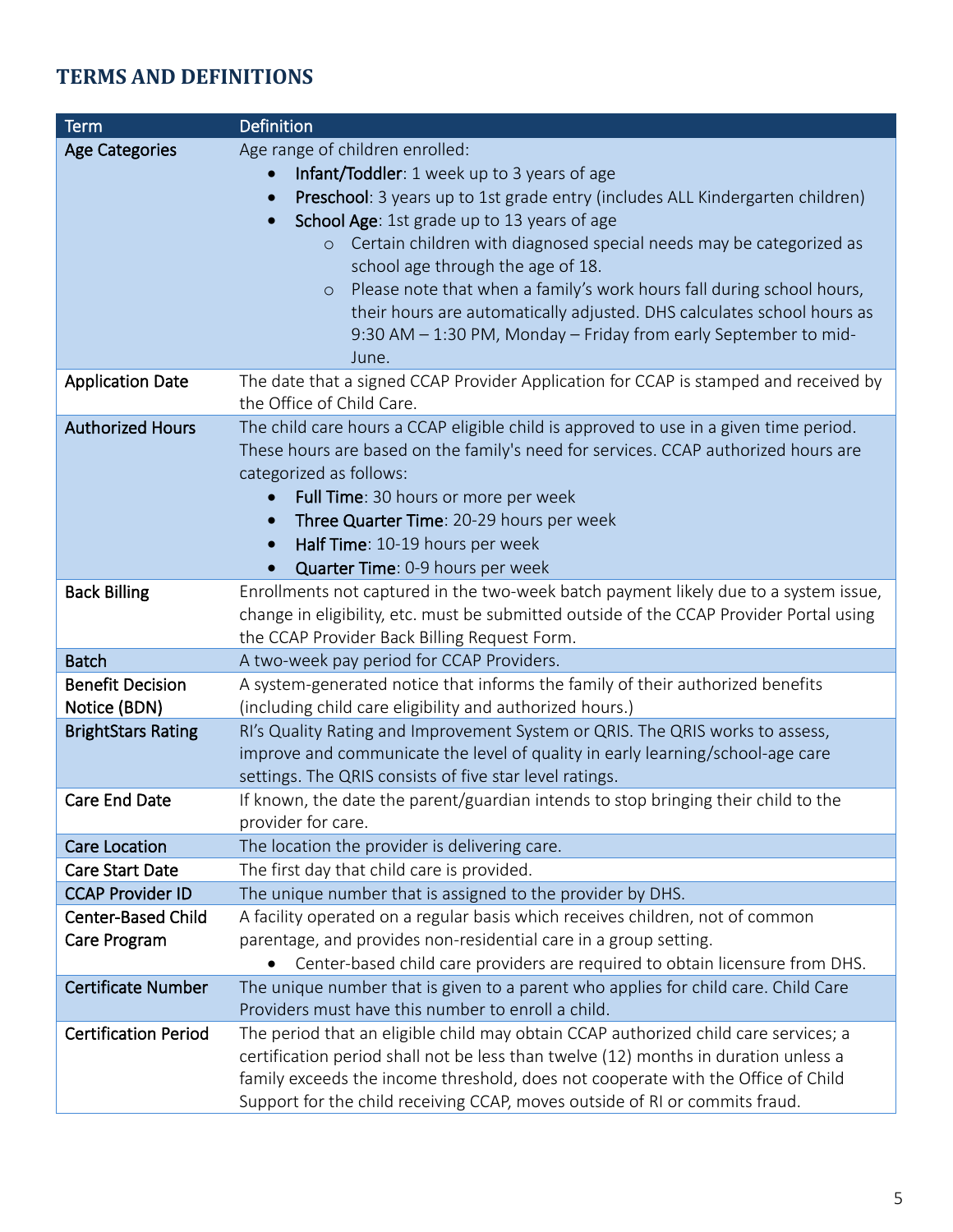| <b>Term</b>                                 | <b>Definition</b>                                                                                                        |
|---------------------------------------------|--------------------------------------------------------------------------------------------------------------------------|
| <b>Disenrollment</b>                        | If a child is deemed ineligible for CCAP services, or discontinues attendance at a                                       |
|                                             | program, the CCAP Approved Provider must end the child's enrollment from the                                             |
|                                             | program in the CCAP Provider Portal.                                                                                     |
| <b>End Time</b>                             | The time a child leaves the provider's care.                                                                             |
| <b>Enrollment</b>                           | Once a child is deemed eligible for CCAP services, a CCAP Approved Provider must                                         |
|                                             | enroll the child in the CCAP Provider Portal for their eligible care hours.                                              |
| <b>Family Child Care</b>                    | A child care program located in the provider's home residence in which child care                                        |
| Home                                        | services may be offered at the same time to four (4) or more children unrelated to the                                   |
|                                             | child care provider, or up to eight (8) children with an approved assistant.                                             |
|                                             | Family Child Care Home shall not mean a private residence used for an<br>$\bullet$                                       |
|                                             | informal cooperative arrangement among neighbors or relatives, or the                                                    |
|                                             | occasional care of children with or without compensation.                                                                |
|                                             | Family Child Care Providers are required to obtain licensure from DHS.                                                   |
| <b>Family Share</b>                         | The amount a family is expected to contribute in co-payments to the cost of child care<br>services.                      |
| <b>Group Family Child</b>                   | A child care program located in the provider's home residence in which child care                                        |
| Care Home                                   | services may be offered at the same time for up to nine (9), but no more than twelve                                     |
|                                             | (12) children unrelated to the child care provider.                                                                      |
|                                             | Group Family Child Care Home Providers are required to obtain licensure from                                             |
|                                             | DHS.                                                                                                                     |
| License Exempt Child                        | Any relative of a family eligible for CCAP rendering child care in the home of the child                                 |
| Care                                        | or the provider (not to exceed 6 related children), who has been successfully screened                                   |
|                                             | by the DHS and determined eligible to participate in the CCAP.                                                           |
|                                             | License Exempt Providers are not required under applicable State laws to                                                 |
|                                             | obtain licensure from DHS but must meet the capacity requirements.                                                       |
|                                             | License Exempt Providers are only approved in CCAP if they have a CCAP<br>$\bullet$                                      |
|                                             | pending or eligible child in their care.                                                                                 |
| <b>Licensing Provider ID</b>                | The number printed on the lower left corner of your DHS Child Care License, this only                                    |
|                                             | applies to Licensed Providers.<br>The unique number that is given to a parent who applies for child care but has not yet |
| <b>Pending Certificate</b><br><b>Number</b> | been authorized (approved.) Child Care Providers can use this number to enroll a child                                   |
|                                             | for care prior to eligibility being established; however, if the child is later deemed                                   |
|                                             | ineligible, the state is not responsible for the payments made during the time a                                         |
|                                             | pending certificate number is used.                                                                                      |
| <b>Provider Name</b>                        | First, middle initial, and last name of the person or organization providing child care.                                 |
| <b>Quality Rating and</b>                   | A systemic approach to assess, improve, and communicate the level of quality in early                                    |
| Improvement                                 | and school-age care and education programs                                                                               |
| System (QRIS)                               |                                                                                                                          |
| Relationship                                | When you enroll a child, you will be asked if you are related to the child in your care.                                 |
|                                             | This question matters if you are a licensed-exempt provider.                                                             |
| Relative                                    | An individual at least eighteen (18) years old who is the grandparent, great-                                            |
|                                             | grandparent, aunt/uncle, or sibling, not living in the home, as it pertains to Licensed                                  |
|                                             | Exempt Providers. The status of relative is established by blood, marriage or court                                      |
|                                             | decree.                                                                                                                  |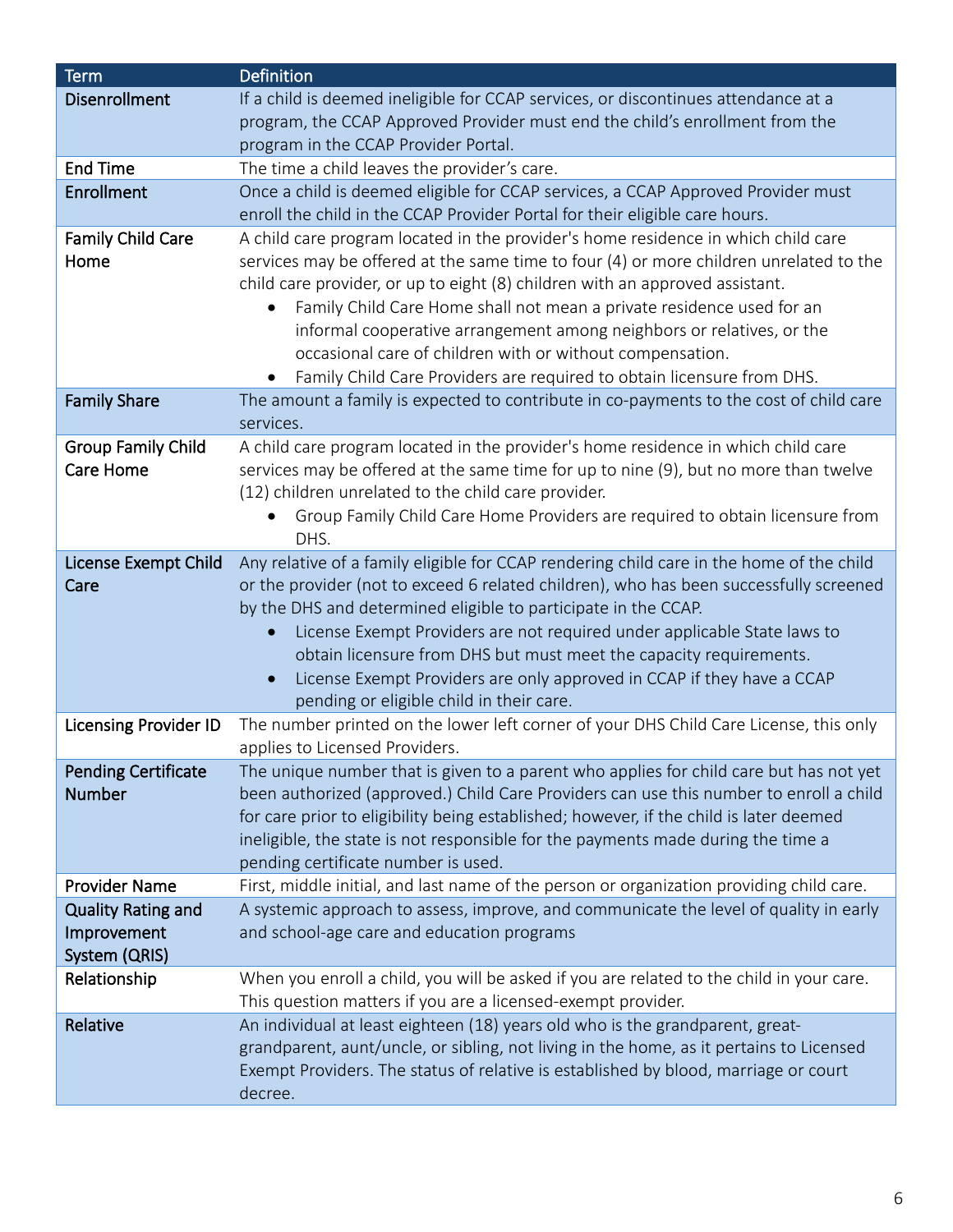| <b>Term</b>                             | <b>Definition</b>                                                                                                                                                                                                                                                                                                                                |
|-----------------------------------------|--------------------------------------------------------------------------------------------------------------------------------------------------------------------------------------------------------------------------------------------------------------------------------------------------------------------------------------------------|
| <b>Star Rating</b>                      | The BrightStars rating, also referred to as a Star Rating, determines the provider's<br>(both family child care and center-based providers) reimbursement rate. As a provider<br>increases their program's quality along the Quality Rating and Improvement System<br>(QRIS), they are eligible to receive an increased CCAP reimbursement rate. |
| <b>Start Time</b>                       | The time of day a child arrives for care with the provider.                                                                                                                                                                                                                                                                                      |
| <b>Step Rating</b>                      | As negotiated under the Collective Bargaining Agreement (CBA) between State of RI<br>and SEIU1199, family child care providers who serve CCAP children are eligible to<br>receive differentiated payments based upon their educational experience/background.<br>Details of the step ratings (1-4) are available in the CBA.                     |
| Tax ID Number                           | Child Care earnings are reported to the Internal Revenue Service using the provider's<br>Tax ID number. Typically, a provider's social security number is their Tax ID number.<br>Licensed providers can apply for a unique Tax ID (different from their SSN) at the IRS.                                                                        |
| <b>Tiered</b><br>Reimbursement<br>Rates | Depending on the provider type there are two quality rating scales which impact CCAP<br>reimbursement rates, Steps and BrightStars (Stars). Programs demonstrating higher<br>quality indicators receive a higher quality rating which correlates to a higher<br>reimbursement rate.                                                              |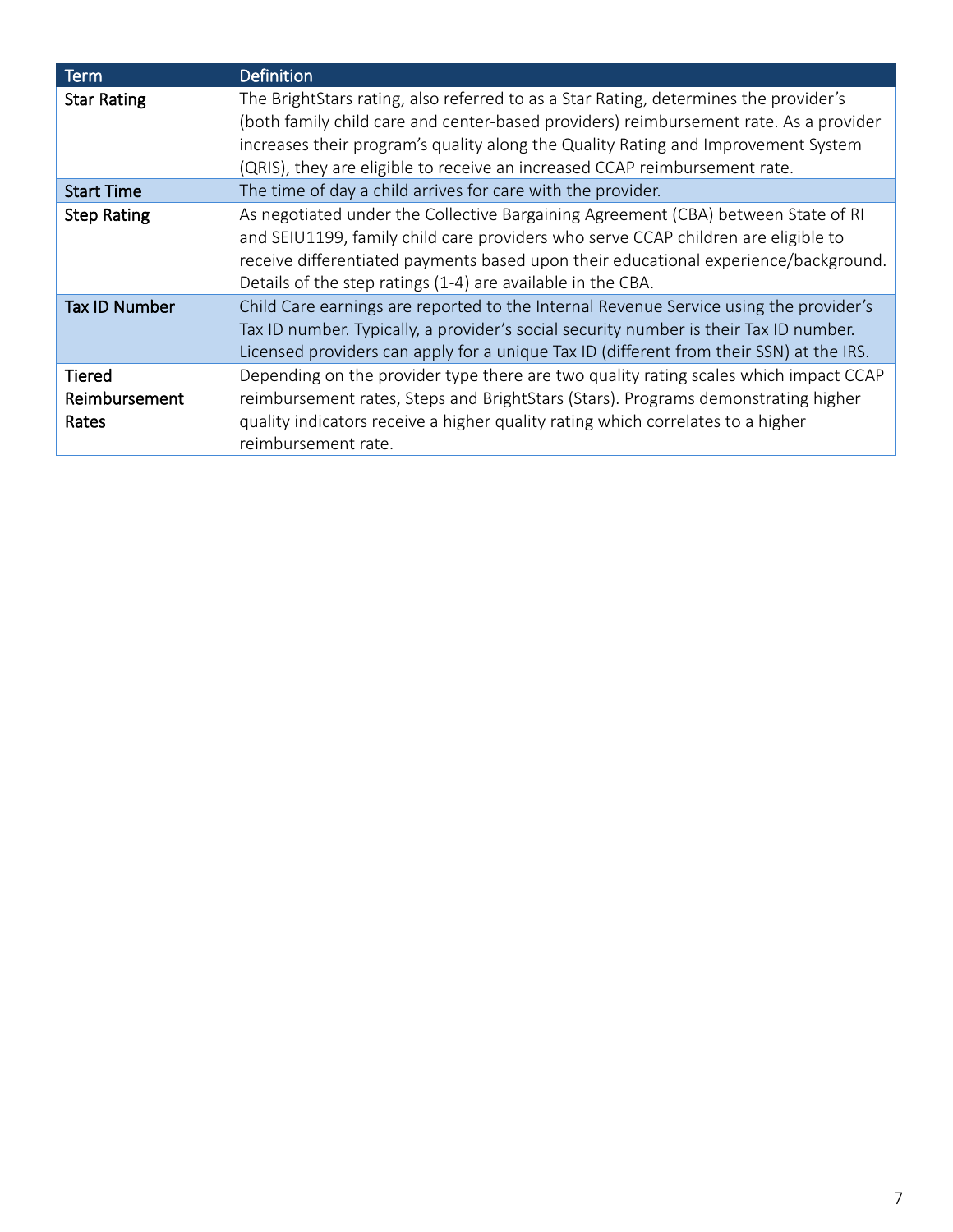### <span id="page-7-0"></span>**CCAP PROVIDER RESPONSIBILITIES**

#### <span id="page-7-1"></span>**All CCAP Providers**

Centers, Family Child Care, Group Family Child Care and License Exempt Providers must:

- Have a signed and valid CCAP Provider Agreement.
- Have access to the CCAP Provider Portal.
- Comply with the terms and conditions set forth in the CCAP Provider Agreement to receive payment from DHS for authorized child care services. Failure to comply with the terms and conditions may result in termination of the CCAP Provider Agreement and the withdrawal of your CCAP Provider status.
- Notify the Office of Child Care Provider Management Team of any relevant changes in status, location or any information maintained in your CCAP Provider Agreement within ten (10) days of change *via the*  Provider Change form.
	- o CCAP Provider Agreements are not transferable between providers and locations. In the event of a relocation or business transfer/sale, a new child care license must be obtained, and this change must be reflected in a new DHS-Approved CCAP Provider Agreement. The Office of Child Care – Provider Management Team must receive notice of this change at least 30 days prior to the transfer/relocation/sale.
- Have a working phone and valid email address at all times. The Office of Child Care periodically sends communication to all providers via email and/or via broadcast messages on the CCAP Provider Portal. It is important for providers to regularly check their inbox and the CCAP Provider Portal for various announcements, deadlines, etc.
- Accept DHS rates as full payment for Child Care services. For families required to share in the cost of paying for child care services, the combination of payments made by DHS and the DHS assigned family co-payment will constitute full and total payment. Per state law and CCAP Rules and Regulations, full time care is categorized as any authorized time above and beyond 30 hours/week. Under no circumstances should a CCAP family be charged a cost/fee exceeding the value of the authorized voucher (weekly rate).
- Follow appropriate CCAP enrollment procedures, including providing parents with a signed copy of the Parent/Provider Enrollment Agreement for each new enrollment or change in enrollment. *Enrollments* are to be completed by the provider on the CCAP Provider Portal no later than the week the child begins attending.
	- o CCAP Providers should contact the Office of Child Care Provider Management Team via [DHS.ChildCare@dhs.ri.gov](mailto:DHS.ChildCare@dhs.ri.gov) with any questions or concerns regarding CCAP enrollments or payments. Please allow the team 48 hours to review your inquiry.
- Maintain accurate daily attendance records. Per state law and CCAP Rules and Regulations, CCAP Providers must have daily attendance records on-site, signed by the parent or guardian, for each eligible CCAP child, for a minimum of three (3) years. Providers who use an electronic sign-in/out software are also required to maintain daily attendance records for a minimum of three (3) years.
- Take responsibility to file their income taxes as advised by their personal finance advisor. Every January, all CCAP Providers will receive a 1099 that represents payments received from the Office of Child Care for the previous calendar year.
- Adhere to all CCAP Rules & Regulations, which can be accessed at: <http://www.dhs.ri.gov/Regulations/218-RICR-20-00-4ChildCareAssistanceProgram.pdf>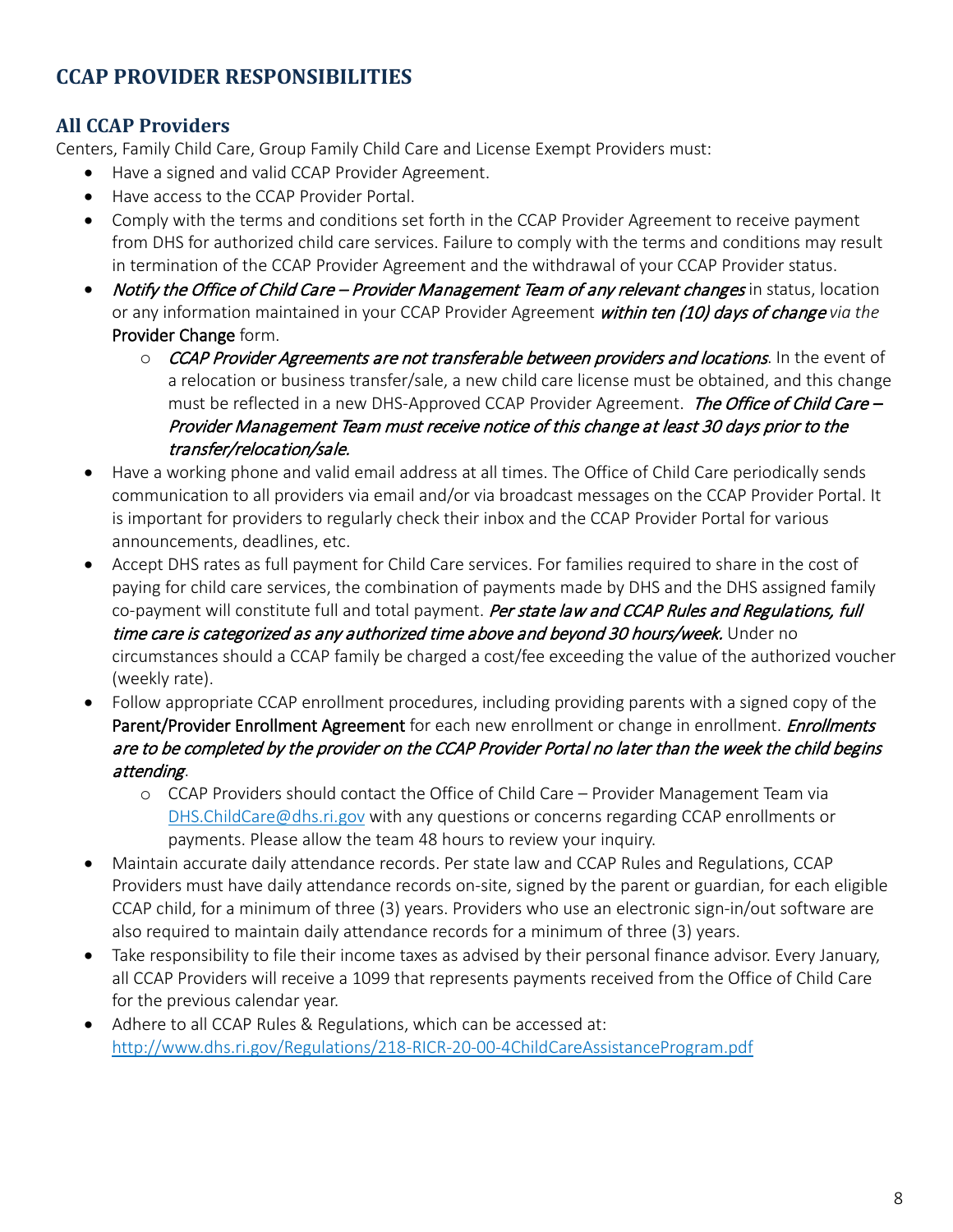#### <span id="page-8-0"></span>**Licensed CCAP Providers**

Center-Based, Family Child Care and Group Family Child Care:

- Effective October 28, 2019, Rhode Island Department of Human Services is the authorized Child Care Licensing Unit for center-based child care, family child care and group family child care. Without an active license, providers are not able to provide child care services. Current Child Care Licensing Regulations require license renewals every two (2) years for Family Child Care Providers and everyone (1) year for Center-Based Providers. Under licensure, each program will receive a minimum of two unannounced monitoring visits annually to assess compliance against these regulations.
	- o Provider inquiries related to Child Care Licensing should be directed via email to [DHS.ChildCareLicensing@dhs.ri.gov.](mailto:DHS.ChildCareLicensing@dhs.ri.gov) Please allow 48 hours for the Child Care Licensing Unit to review your inquiry.
- As a Licensed CCAP Provider, you must comply with all Child Care Licensing Regulations:
	- o Child Care Center & School Age Program Regulations for Licensure: [http://www.dhs.ri.gov/Regulations/218-RICR-70-00-](http://www.dhs.ri.gov/Regulations/218-RICR-70-00-1ChildCareCenterAndSchoolAgeProgramRegulationsForLicensure.pdf) [1ChildCareCenterAndSchoolAgeProgramRegulationsForLicensure.pdf](http://www.dhs.ri.gov/Regulations/218-RICR-70-00-1ChildCareCenterAndSchoolAgeProgramRegulationsForLicensure.pdf)
	- o Family Child Care Home Regulations for Licensure: [http://www.dhs.ri.gov/Regulations/218-RICR-](http://www.dhs.ri.gov/Regulations/218-RICR-70-00-2FamilyChildCareHomeRegulationsForLicensure.pdf)[70-00-2FamilyChildCareHomeRegulationsForLicensure.pdf](http://www.dhs.ri.gov/Regulations/218-RICR-70-00-2FamilyChildCareHomeRegulationsForLicensure.pdf)
	- o Group Family Child Care Home Regulations for Licensure: [http://www.dhs.ri.gov/Regulations/218-RICR-70-00-](http://www.dhs.ri.gov/Regulations/218-RICR-70-00-7GroupFamilyChildCareHomeRegulationsLicensure.pdf) [7GroupFamilyChildCareHomeRegulationsLicensure.pdf](http://www.dhs.ri.gov/Regulations/218-RICR-70-00-7GroupFamilyChildCareHomeRegulationsLicensure.pdf)
- Licenses are not transferable between providers and locations. In the event of a relocation or business transfer, a new child care license must be obtained, and this change must be reflected in a new CCAP Provider Agreement in collaboration with the CCAP Provider Management Team for providers that serve CCAP children.

#### <span id="page-8-1"></span>**License Exempt Providers**

Relative Care Only:

- A "License Exempt Child Care Provider" means any relative of a family eligible for CCAP rendering child care in the home of the child or the provider (not to exceed 6 related children) who has been successfully screened by the DHS and determined eligible to participate in the CCAP. License exempt providers are not required under applicable State laws (RI General Laws Chapter 42-72.1, et. Seq) to obtain licensure from the Rhode Island Department of Human Services but must meet the capacity requirements.
	- o "Relative" means an individual at least eighteen (18) years old who is the grandparent, greatgrandparent, aunt/uncle, or sibling not living in the home, as it pertains to licensed-exempt providers. The status of relative is established by blood, marriage or court decree.
- License Exempt Child Care Providers must complete a *comprehensive background check* to confirm they (and any adults living in the house) have no disqualifying information or evidence of criminal activity. Child care providers who possess a valid DHS license to operate, and who are seeking CCAP approved status, are presumed to have been successfully screened in accordance with RI Gen. Laws 40-13.2-1 et. seq.
- A License Exempt Child Care Provider must complete the required online Health and Safety Modules and provide proof of completion upon applying to the Office of Child Care – Provider Management Team to become a CCAP Approved Provider. These online modules are available free of charge and accessible here:<http://center-elp.org/professional-development/health-safety-resources/>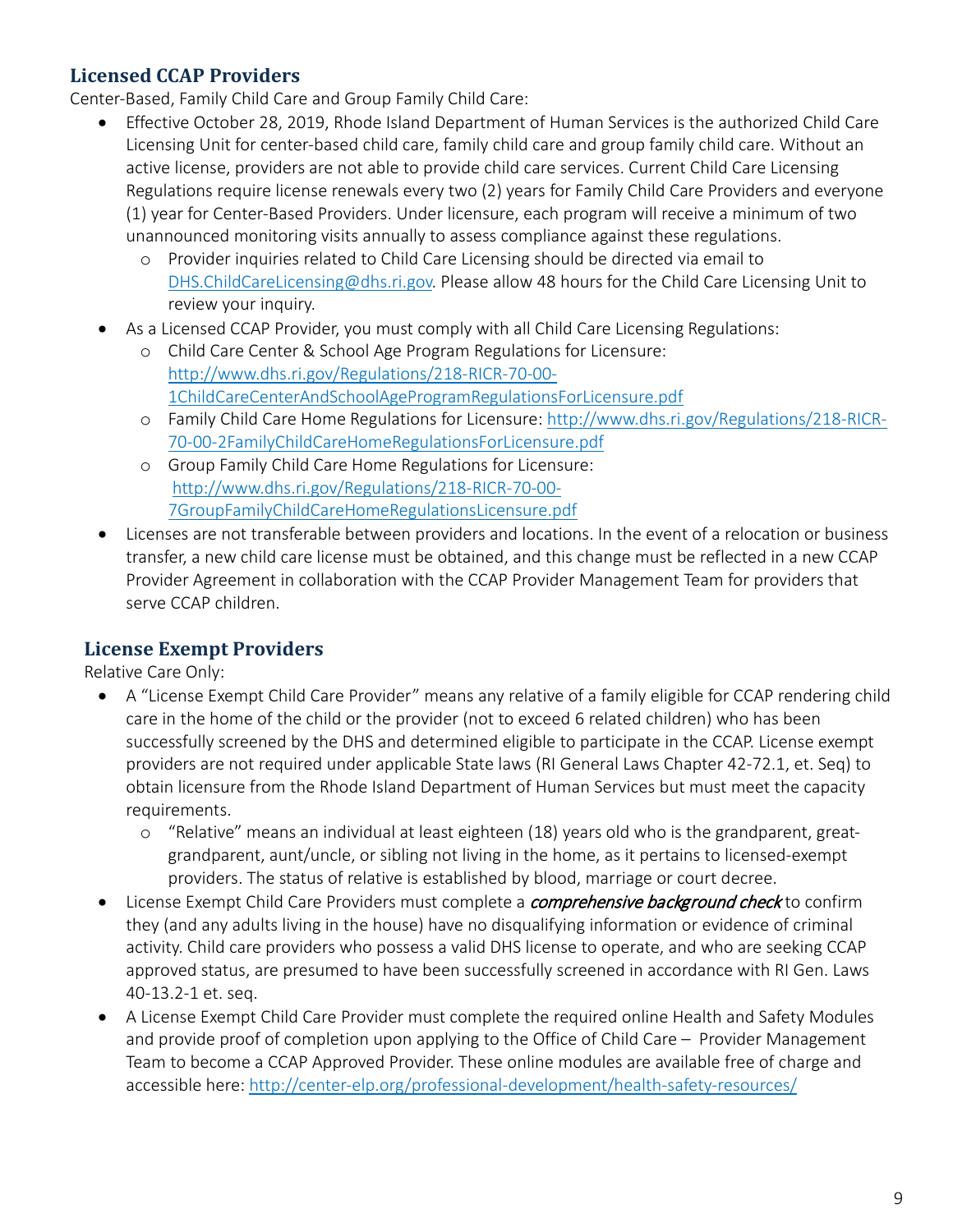### <span id="page-9-0"></span>**PROVIDER DUTIES/FUNCTIONS**

#### <span id="page-9-1"></span>**CCAP Eligibility**

- CCAP families are certified for a 12-month eligibility period. Families can only lose their eligibility during this 12-month certification period for the following reasons:
	- o Failure of the parent/caretaker relative to cooperate with the Office of Child Support Services in establishing paternity or in establishing, modifying, or enforcing a support order with respect to the child receiving CCAP
	- o Changes to income, during the twelve (12) month certification period, if the income exceeds 85% of the State Median Income (SMI.)
	- o Change of Address (no longer a RI resident)
	- o Fraud
- Families receiving CCAP are asked to recertify every 12 months.
	- o A recertification packet is sent to a family approximately four weeks prior to the certification period ending.
	- o A family's failure or delay in submitting a CCAP application can result in period of non-eligibility, during which parents/guardians assume the full cost of child care.
- A CCAP Provider has access to the recertification dates for the CCAP children in their care in the CCAP Provider Portal to proactively support families in recertifying before the eligibility end date.

#### <span id="page-9-2"></span>**New Enrollments**

- All CCAP Providers are required to complete enrollments through the CCAP automated enrollment system, CCAP Provider Portal (RIBridges) within seven (7) days of the child starting care at the provider's program. Enrollment of all eligible or pending children in the CCAP Provider Portal is a condition of receiving payment for CCAP authorized child care services.
	- o Pending Certificate Numbers: A Pending Certificate means that DHS has received an application for CCAP, but eligibility has not yet been determined. When a Certificate is Pending, there is no guarantee that payment for these services will be approved. CCAP Providers can begin caring for children during the pending period; however, the child(ren) must be enrolled as "Pending" during this period. The CCAP Provider will not be paid by DHS for care provided during the Pending period if the child is found ineligible for services and/or the CCAP Provider does not enroll the child upon learning of their eligibility.
- To initiate the process of enrolling an eligible child for CCAP authorized child care services, the family of the child will contact a CCAP Provider and present the CCAP page of their Benefit Decision Notice (BDN) or Pending Certificate notice with the CCAP Certificate Number.
	- o Authorized Hours:
		- CCAP Providers will only be allowed to enroll a child in the CCAP Provider Portal up to their authorized hours, (i.e. full time, three-quarters time, half-time and quarter time.)
		- **DHS will only reimburse CCAP Providers for the child's enrolled hours not to exceed the** authorized hours of care. A CCAP Provider may charge a family the difference if a family seeks care above what is authorized by DHS i.e. if a child is authorized for half-time care, but the family would like full-time care the CCAP Provider may charge the family the difference between full time and half-time.
	- o School Age Children:
		- CCAP services shall not be authorized for school age children during hours when school is in session, which are defined as from 9:30 AM to 1:30 PM.
		- During school vacation weeks or holidays (excludes summer), a CCAP Provider may request an "attendance upgrade" for a temporary increase in hours of care provided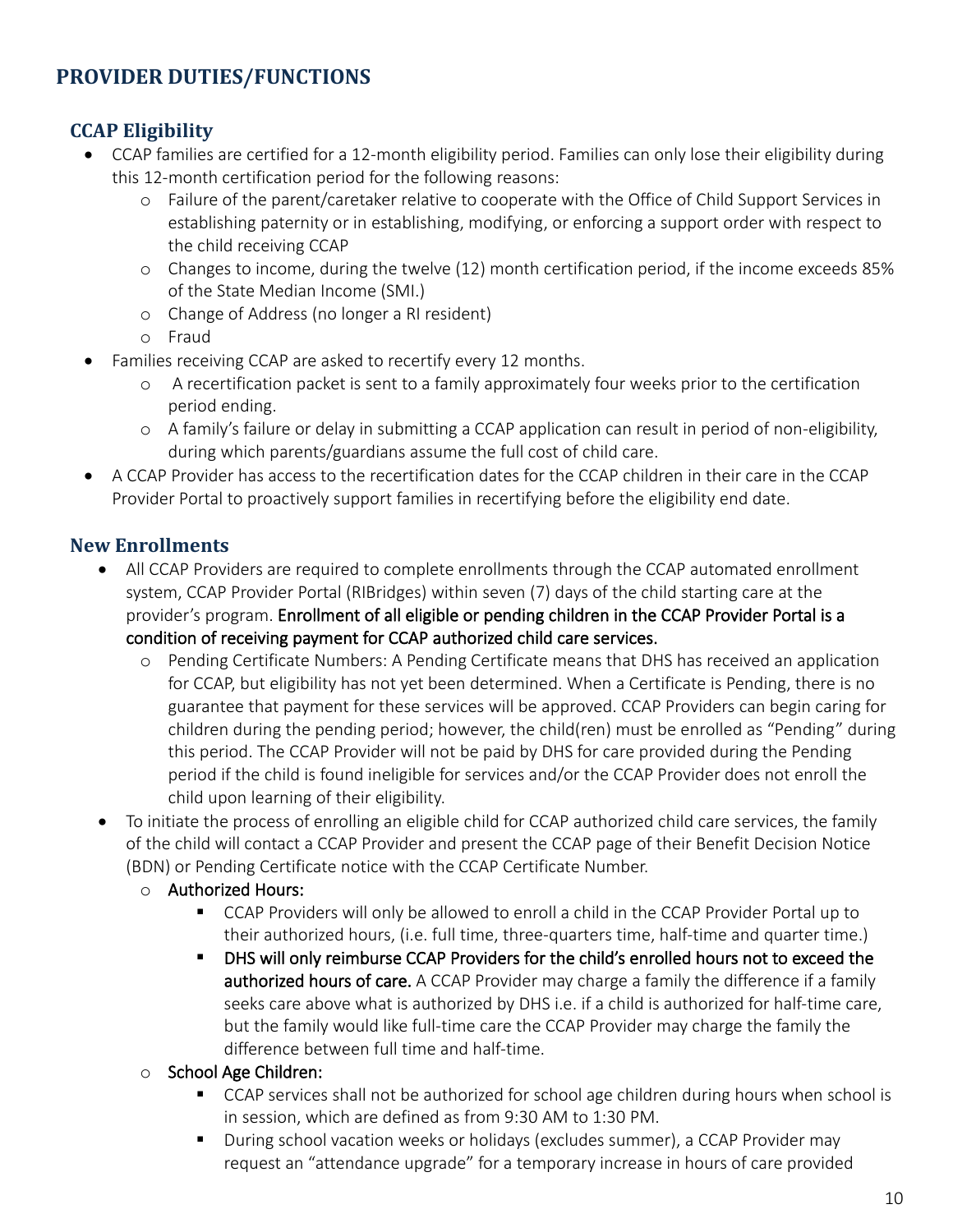above the current Parent/Provider Enrollment Agreement. A child must be in attendance during the hours for which the CCAP Provider requests reimbursement. An upgrade is made in the CCAP Provider Portal during the attendance submission process.

- During the Summer/Fall flip months, providers should either update Parent/Provider Enrollment Agreements and update the enrollments on the Provider Portal to reflect accordingly.
- The provider completes the enrollment within the CCAP Provider Portal using the CCAP Certificate Number. After entering the Certificate Number, an Enrollment Notice (DHS-198/DHS-198C) will be sent from the Department to both the family and the provider to confirm the enrollment details for the child(ren), including the assignment of the family's co-pay for authorized services, if any.
	- o To complete an enrollment, the CCAP Provider will need the following data points, which should be captured in the Parent/Provider Enrollment Agreement:
		- **DHS Provider ID Number (PID)**
		- Child's Certificate Number
		- Child's Name
		- Child's Schedule for Care
- Providers must complete and maintain records of Parent-Provider Enrollment Agreements for each CCAP child the provider enrolls; these agreements must be signed by the parent/guardian who applied for child care assistance from DHS.
- Payment weeks for CCAP services begin on Sundays and end on Saturdays. Care start dates will always adjust to the Sunday the week begins.

#### <span id="page-10-0"></span>**Problem Enrollments**

- If a CCAP Provider encounters difficulty within the CCAP Provider Portal for entering (or modifying) an enrollment, the Provider Management Team is available to assist.
	- o Enrollment issues must be reported to the Office of Child Care within 48 hours of identification to ensure timely resolution and payment.
	- $\circ$  Enrollment issues should be reported by email to [DHS.ChildCare@dhs.ri.gov,](mailto:DHS.ChildCare@dhs.ri.gov) accompanied by a screen shot of the system issue preventing the systematic enrollment.
	- o Please allow 48 hours for the Provider Management Team to review. Depending on the complexity of the issue, the Provider Management Team may need to work with the provider to map out an individual plan to resolve the enrollment issue to ensure timely services to the family seeking child care and reliable reimbursement to the CCAP Provider.

#### <span id="page-10-1"></span>**Disenrollments**

- A CCAP Provider must disenroll a child immediately (within 48 hours) of receiving notice that an eligible child shall not be using services any longer, for any reason. A provider shall not receive continued payment for a child not in their care even if the parent failed to notify the provider of the child's disenrollment.
- When a child loses their CCAP eligibility, the CCAP Provider will receive a Disenrollment notice (DHS-199) at least ten (10) days in advance of the child's effective disenrollment date.

#### <span id="page-10-2"></span>**Attendance Submission/Approval**

• Every year, the DHS Office of Child Care publishes a CCAP Batch Payment Schedule. This schedule is made available on the DHS website's Provider Resources page [\(http://www.dhs.ri.gov/Programs/CCAPProviderResourceNewPageLAC.php\)](http://www.dhs.ri.gov/Programs/CCAPProviderResourceNewPageLAC.php) and provides an annual schedule of when providers will be expected to submit attendance to secure timely payment for services rendered.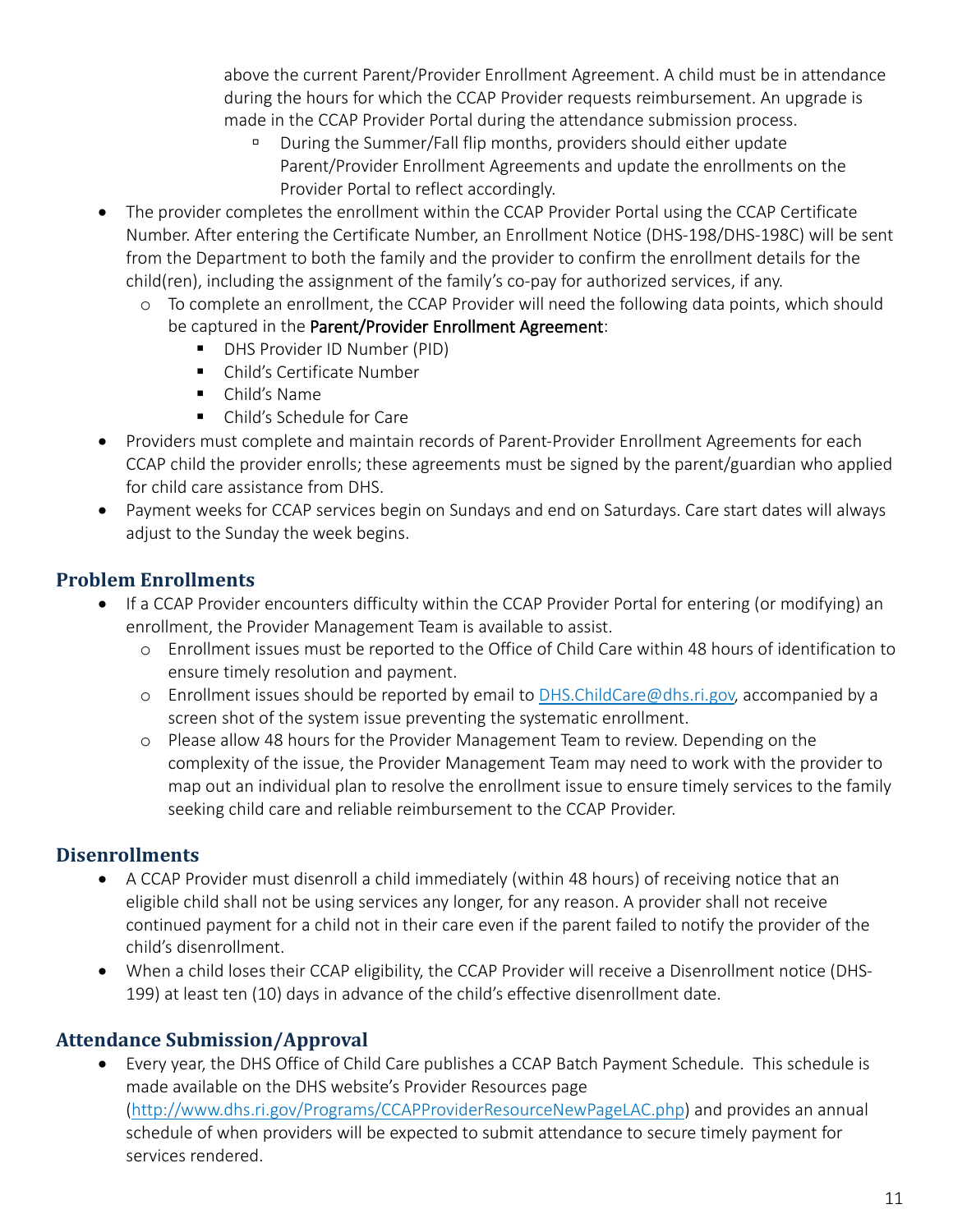- o Please note, CCAP Payroll runs biweekly as a "batch", one payment batch includes two weeks of service.
- CCAP Providers are required to submit accurate attendance reports online using the CCAP Provider Portal (RIBridges) by the date due every two weeks.
	- o CCAP Providers must maintain daily attendance records on-site (sign-in/sign-out sheets) signed by the parent or guardian, for each eligible CCAP child, for a minimum of three (3) years.
	- o The Office of Child Care does not accept faxed or paper attendance reports.

#### <span id="page-11-0"></span>**Family Share**

The amount a family is expected to contribute in co-payments to the cost of child care services.

- A family's copay will not increase during their 12-month certification period; however, it may decrease.
- A family copay may be distributed across multiple children.
- Copays are typically attached to the youngest child; however, copay distribution depends on which child is enrolled first and active attendance.
	- o Providers should trust the information displayed in the Provider Portal and coordinate with families and other providers if necessary.

#### <span id="page-11-1"></span>**Absences**

- An eligible child, enrolled with an approved CCAP Provider, shall not be absent for more than five (5) consecutive days per month.
- If/when a CCAP Provider claims payment for a full week of absence for an eligible CCAP child, a CCAP-351 Absent Notice form is required to verify the absence and the family's approval for payment.
- For CCAP payment to be made, an eligible child enrolled with an approved CCAP Provider shall attend at least some portion of their CCAP authorized enrollment each week, except for the five (5) days per month allowed absence.
- If a CCAP child does not attend child care for more than a week (5 consecutive days,) the CCAP Provider must reach out to the parent/guardian to confirm whether the child intends to return. CCAP Providers cannot mark an absent child "present" in order to "hold" the spot.
- Vacation Days/Closures: a CCAP Provider must be open and available to serve CCAP children. DHS payment shall only be made for CCAP authorized child care services during periods in which the approved provider is open or available to provide services. Family Child Care Providers can utilize two weeks of paid vacation time (not consecutively,) if the time is coordinated with each parent/guardian to authorize payment and the provider ensures alternative care is not being utilized. Providers cannot bill for more than five (5) days of absences in one month.

#### <span id="page-11-2"></span>**Reporting Corrections to Current Batch Payments**

<span id="page-11-3"></span>• If an eligible CCAP child attended child care during the two-week batch period but is not reflected on the Attendance Report, the provider must contact the Office of Child Care immediately via email at [DHS.ChildCare@dhs.ri.gov](mailto:DHS.ChildCare@dhs.ri.gov) stating the child is not reflected on the Attendance Report accompanied by the child's Certificate Number, DOB and enrolled hours.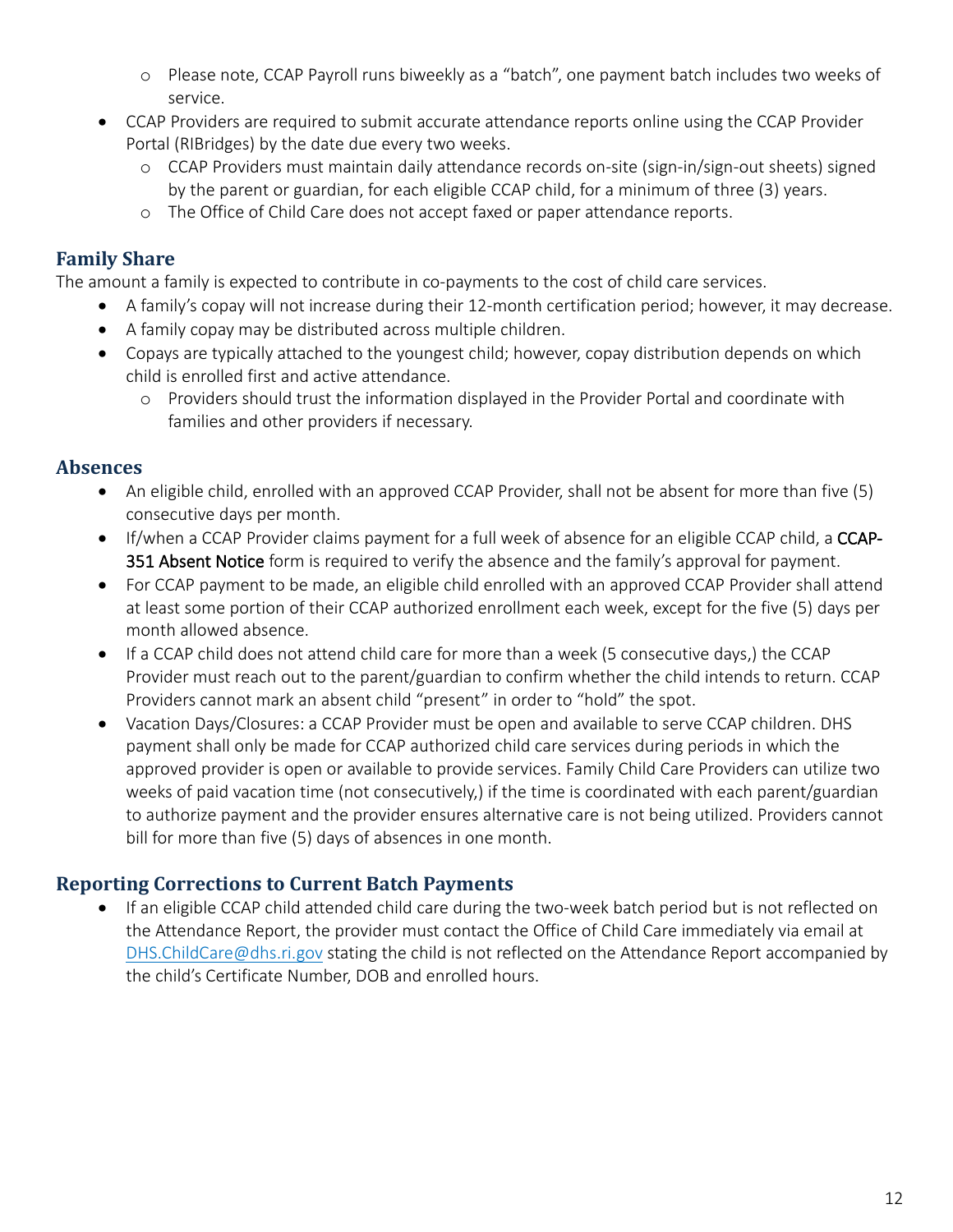#### **Back Billing**

- Occasionally, a CCAP Provider may need to back bill for services rendered due to a system issue. In the event of a system issue, the CCAP Provider is required to notify the Provider Management Team within 48 hours of the system issue to avoid the potential need to back bill. If the issue is unable to be resolved, and is documented, the Provider Management Team will process a CCAP Provider's request for Back Billing upon submission of the following:
	- o CCAP Provider Back Billing Request form
		- **Back Billing must be submitted by certificate and child i.e. enter the certificate and child** information followed by all weeks the CCAP Provider is requesting reimbursement, using the CCAP Batch Payment Schedule Week 1 and Week 2 dates.
		- **Printout of Enrollment Details from the Provider Portal is required for each CCAP child the** CCAP Provider is requesting reimbursement.

#### <span id="page-12-0"></span>**Provider Rates**

- CCAP Rates are defined in CCAP Rules and Regulations and RI General Laws 42-12-23. CCAP Rates are published annually on the DHS website's Provider Resources page [\(http://www.dhs.ri.gov/Programs/CCAPProviderResourceNewPageLAC.php\)](http://www.dhs.ri.gov/Programs/CCAPProviderResourceNewPageLAC.php).
- CCAP Providers have tiered reimbursement rates and depending on the provider type there are two rating scales, Steps and BrightStars (Stars). Programs demonstrating higher quality indicators may be eligible to receive a higher quality rating on both rating scales.
	- o Star Ratings (Licensed CCAP Providers: Child Care Centers, Family Child Care, and Group Family Child Care)
		- BrightStars notifies the Provider Management Team on a monthly basis of changes (increases/decreases) to a provider's BrightStars rating.
		- **Providers should only contact the Provider Management Team via** [DHS.ChildCare@dhs.ri.gov](mailto:DHS.ChildCare@dhs.ri.gov) to report a discrepancy/error in their BrightStars rating displayed on the Provider Portal.
		- RI is one of 44 states to use a Quality Rating and Improvement System (QRIS) to measure and improve the quality of Early Learning programs. Licensed CCAP Providers are required to be BrightStars rated.
		- Studies have shown that a state's QRIS can improve the quality of child care available over time. BrightStars measures a variety of program quality indicators to create an overall rating, such as:
			- Staff Qualifications
			- Learning Environment
			- <sup>D</sup> Family Engagement
			- □ Staff-Child Interactions
		- Providers are required to renew their BrightStars application every three years.
		- BrightStars coordinates this application process directly with the CCAP Provider.
			- Every CCAP Provider is assigned a Navigator from BrightStars who will help them to achieve and maintain a quality rating.
			- **Providers can contact BrightStars via email [\(info@RIAEYC.org\)](mailto:info@RIAEYC.org) or phone at (401)** 739-6100.
	- o Step Ratings (SEIU CCAP Providers: Family Child Care, Group Family Child Care and License-Exempt)
		- Please refer to SEIU Collective Bargaining Agreement Article 16 Rates of Reimbursement for details.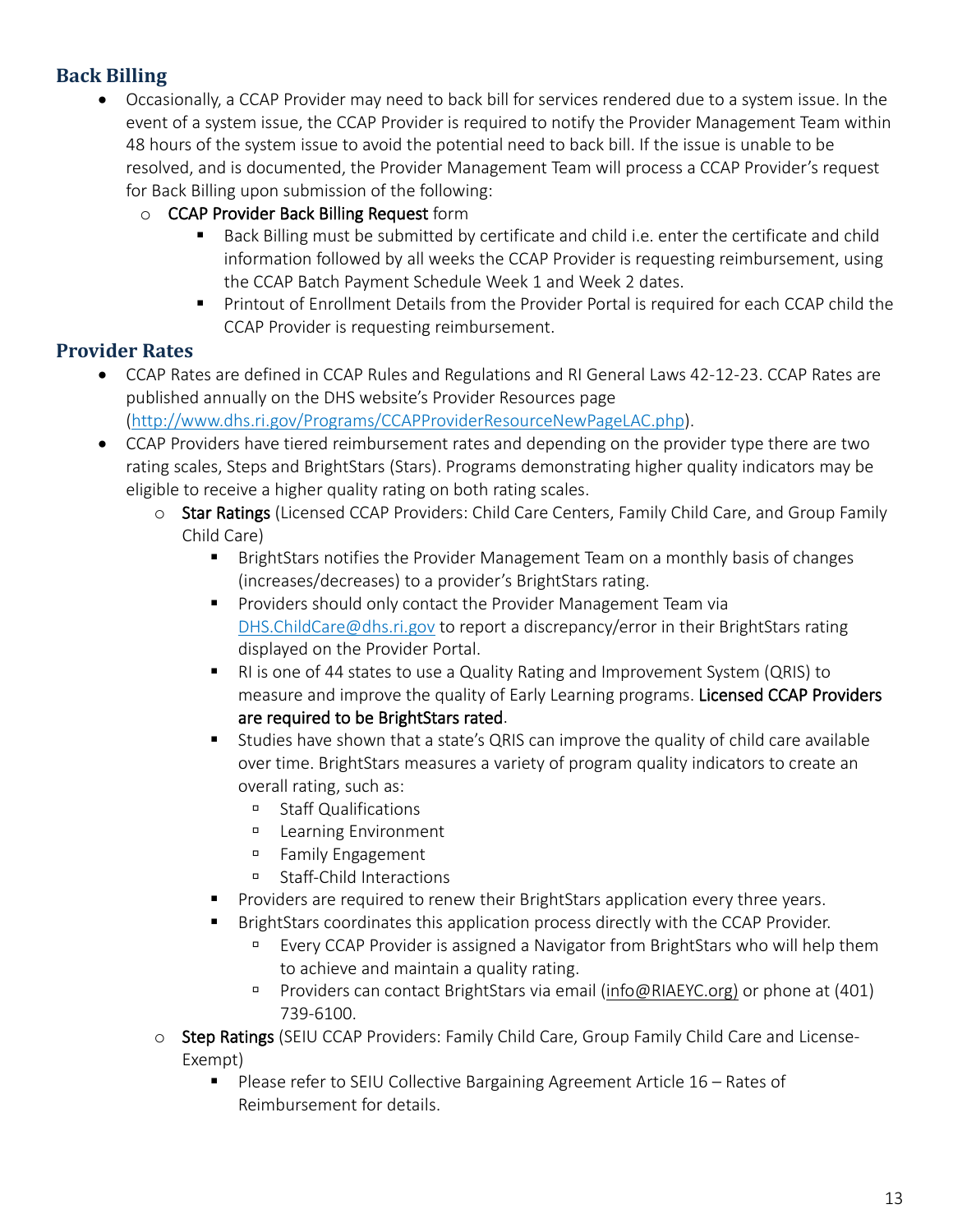**Providers should contact the Provider Management Team via [DHS.ChildCare@dhs.ri.gov](mailto:DHS.ChildCare@dhs.ri.gov)** to report a change/discrepancy/error in their Step rating displayed on the Provider Portal.

#### <span id="page-13-0"></span>**Required Pre-Service Training for CCAP Providers**

- Federal Guidelines require new CCAP Providers to complete professional development in several required areas *within 90 days of receiving their CCAP Approval from DHS*. The required training areas include:
	- o Prevention and control of infectious diseases (including immunization)
	- o SIDS prevention and use of safe sleep practices
	- o Administration of medication
	- o Prevention/response to emergencies due to food and allergic reactions
	- o Building and physical premises safety
	- o Prevention of shaken baby syndrome, abusive head trauma, and child maltreatment
	- o Emergency preparedness and response planning
	- o Handling and storage of hazardous materials and the appropriate disposal of bio contaminants
	- o Transportation (if applicable)
	- o Pediatric first-aid and CPR
	- o Recognition and reporting of child abuse and neglect
	- o Child development. (RIELDS Guiding Principles meets this requirement or an ECE college course with a grade of "C" or better)
- <span id="page-13-1"></span>• There is no cost to the Provider to register for these courses. register, or find the next available course offering please contact the Center for Early Learning Professionals at<http://center-elp.org/> or 401-736- 9020.
	- o Most of these modules are available online, using a high-speed internet connection.
	- o After completion of the course, please save your certificate of completion and submit a copy to the Provider Management Team via email [\(DHS.ChildCare@dhs.ri.gov\)](mailto:DHS.ChildCare@dhs.ri.gov) or mail:
		- **Office of Child Care** 25 Howard Avenue, LP Bldg. #57 Attn: Provider Management Team – Room 329 Cranston, RI 02920
	- o These must also be uploaded onto the Workforce Registry, found here: <https://www.exceed.ri.gov/>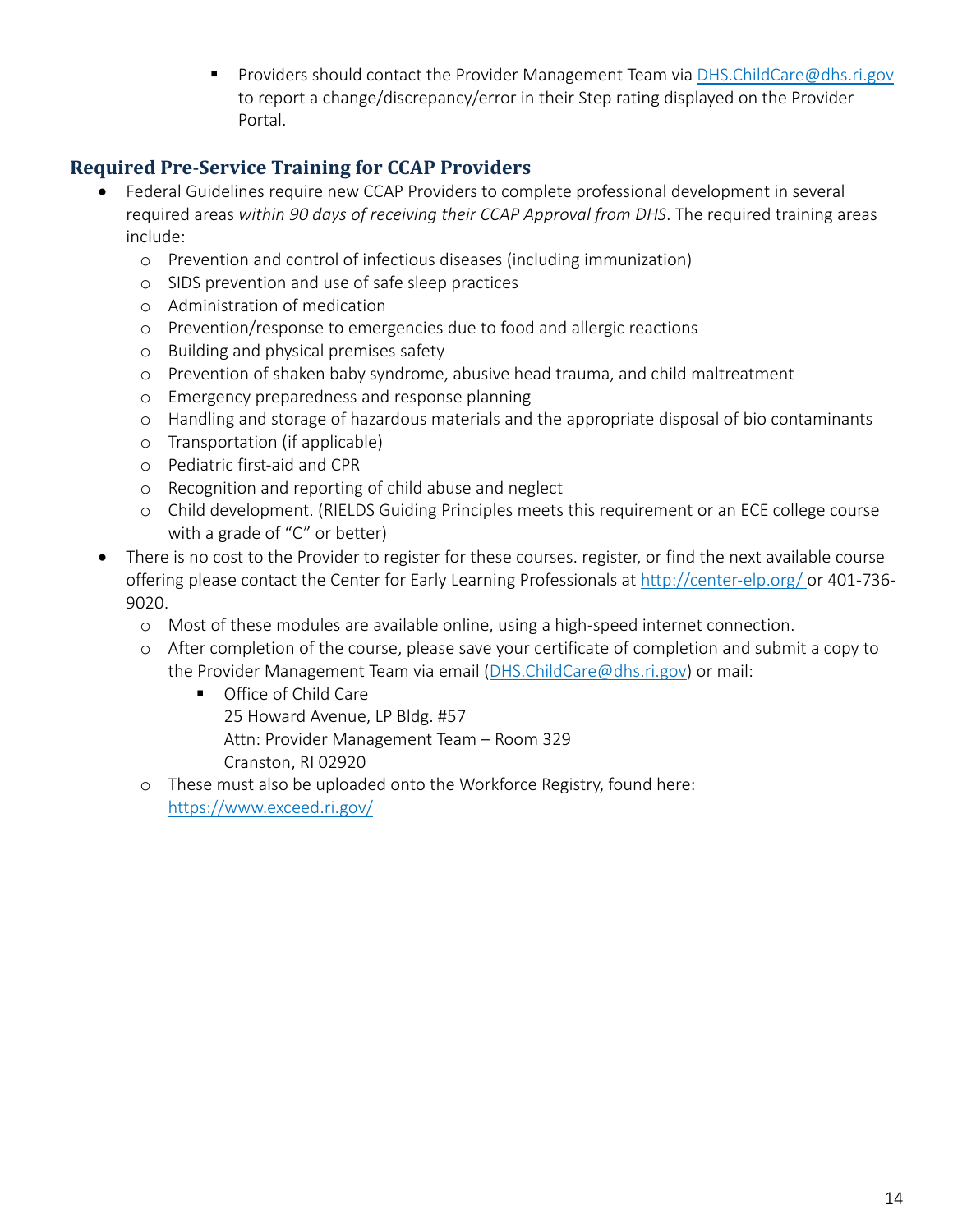#### **PROVIDER RESOURCES**

#### • Child Care Licensing

- o All programs operating as an Early Learning program must have an active license. DHS licensing standards are the foundational star level for all programs on the states Quality Rating and Improvement system.
- o There are several different types of child care licenses as listed below:
	- **Child Care Center**: provided by a group of people or organization who serve children from six weeks of age through about five years old. Many child care programs operate all day and throughout the year, while some run on a more typical school calendar schedule.
	- **School Age Program:** provided by a group of people or organization who serve children who are in kindergarten, but under the age of 16. Typically, these programs run before and/or after school, and sometimes offer vacation programming.
	- **Family Child Care Home**: provided by an individual, within his or her home, who serves no more than eight children (with an assistant,) from six weeks old through school age.
	- Group Family Child Care Home: provided by an individual, with assistants, within his or her home, and serves no more than 12 children, from six weeks old through school age.

o The Office of Child Care Licensing Unit can be contacted at [DHS.ChildCareLicensing@dhs.ri.gov.](mailto:DHS.ChildCareLicensing@dhs.ri.gov)

- **BrightStars** 
	- o Brightstars is RI's Quality Rating and Improvement System or QRIS. The QRIS works to assess, improve and communicate the level of quality in Early Learning/School-Age care settings. The QRIS consists of five star level ratings that can be earned by licensed early care and education programs and school-age child care programs.
	- o Programs which are licensed are at the first star level of the QRIS, which minimally meets the requirement for BrightStars participation for CCAP. DHS invests a significant amount in supporting programs to increase their quality and star-ratings through Bright Stars.
	- o BrightStars has available "Navigators" which work with programs on understanding the requirements at each level of the QRIS.
	- o To learn more about BrightStars, visit<http://www.brightstars.org/> or call (401) 739-6100

#### • Center for Early Learning Professionals

- o DHS funds a variety of professional development and technical assistance opportunities for the field. Courses are available face to face as well as on-line on a variety of topics essential to teaching and operating an early learning program.
- o To learn more about training and technical assistance available, please visit<http://center-elp.org/> or call 401-736-9020.

#### • SEIU 1199 Collective Bargaining Agreement (Family Child Care and Group Family Child Care Only)

- o SEIU 1199NE represents Family Child Care, Group Family Child Care and License Exempt Providers who are approved to participate in the DHS Child Care Assistance Program. The Collective Bargaining Agreement (CBA), negotiated between SEIU and the State of Rhode Island outlines the provisions and benefits for SEIU 1199 NE members.
	- Please contact SEIU at 401.457.5099 for the most current version of the CBA.
- o The CBA has several services and supports specifically for Family Child Care Providers who participate in CCAP are outlined below:

#### **Time Off/ Vacation Closure**

 When a CCAP child is enrolled with a licensed Family Child Care or Group Family Child Care Provider, DHS shall make payment for up to two (2) weeks of CCAP authorized child care services per calendar year when the provider closes their program in coordination with families, provided that the following conditions are met: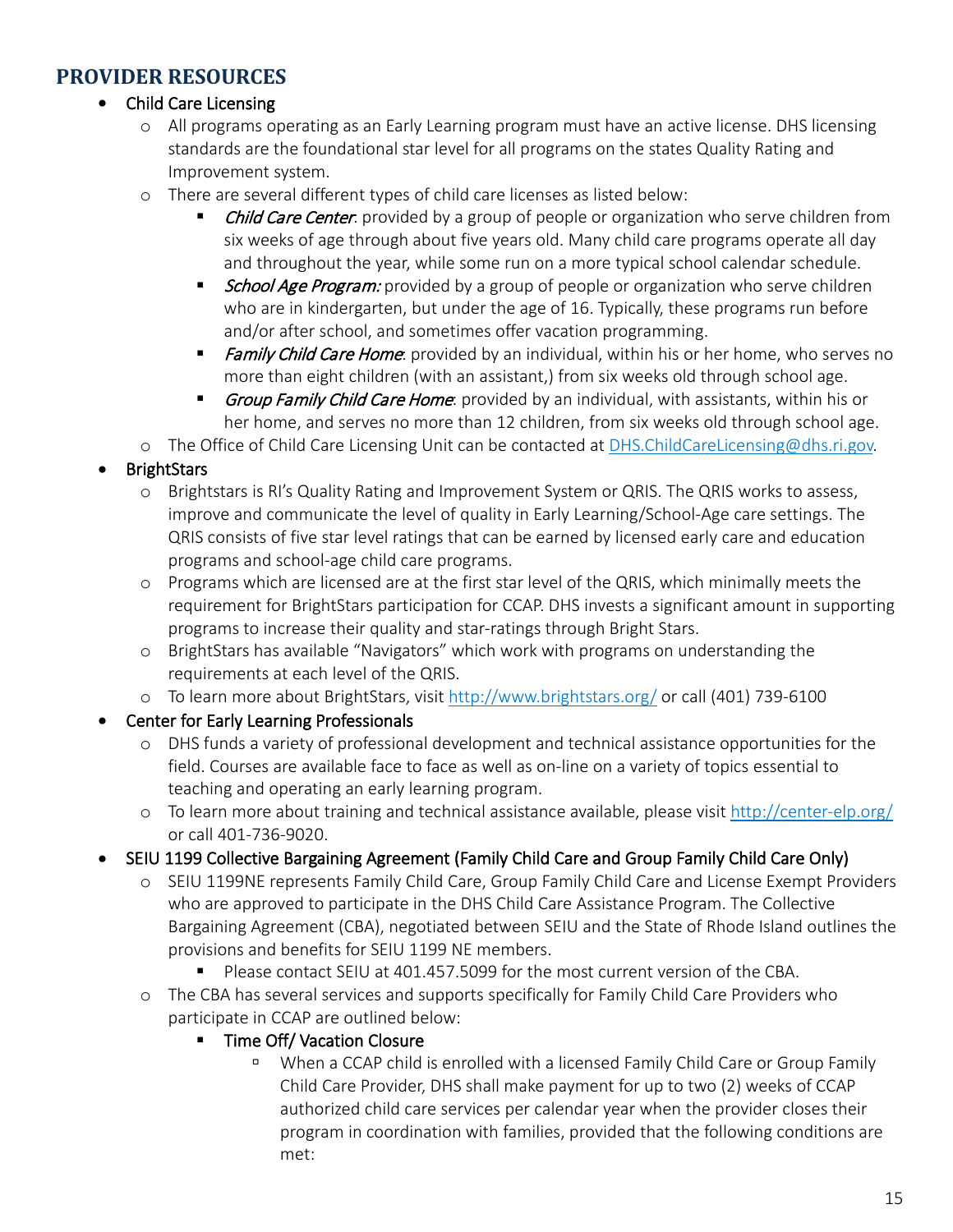- Providers must coordinate their vacations/closure dates with their CCAP families and provide at least 45 days of notice to CCAP parents of their intent to close for a week or more.
- ◆ Providers must also notify DHS CCAP Licensing Team of their vacation/closure dates according to the proper procedure and inform DHS Provider Management Team of their intent to use their vacation.
- CCAP parents must authorize payment to the provider during this vacation/closure and the child's absence from the program.
- $\bullet$  Providers must ensure the child(ren) haven't already used their five (5) absences for said month.
- $\bullet$  If the provider is taking two consecutive weeks, each week must be in a different month.
- Documentation of parent authorization must be provided when the provider submits for payment. The State shall provide a form for this purpose.
- A provider shall not be reimbursed during her vacation/closure for any CCAP child who enrolls in and attends another program which receives CCAP reimbursement for care during the hours the child is normally enrolled with the provider.
- No payments shall be made for periods of CCAP authorized services when the eligible child is not in attendance once the two (2) week limit has been reached, without the prior approval of department.
- Forms
	- CCAP-350 FCC Vacation/Closure Authorization

#### Sick Time/Substitute on Call Pool

- In accordance with RI Gen. Law Section 28-57-1 *et seq*. ("Healthy and Safe Families and Workplaces Act"), effective July 1, 2018, the State will pay sick leave to licensed Family Child Care Providers as follows:
	- $\bullet$  Sick leave shall accrue at the beginning of each year as follows:
		- 1- July 1, 2018 24 hours of sick leave will be credited;
		- 2- January 1, 2019 32 hours of sick leave will be credited;
		- 3- January 1, 2020 40 hours of sick leave shall be credited
	- Child Care Providers must use their DHS Child Care Licensing approved assistants or their DHS Child Care Licensing approved emergency assistants (Approved Assistants) when a provider uses sick leave pursuant to RI Gen. Law Section 28-57-6.
	- The State will directly pay the Approved Assistants for care provided to children when a provider uses sick leave pursuant to RI Gen. Law Section 28-57-6.
	- Approved Assistants must also be on an Approved Assistant list with DHS Office of Child Care Licensing before they begin providing child care for the provider who is utilizing their accrued sick leave.
	- Approved Assistants must be preregistered with DHS and approved as vendors before they begin to be paid under this section.
	- Sick leave payments will be issued to the Approved Assistant in two-hour increments. Approved Assistants payments will be capped at 24 hours per CCAP Provider for 2018, 32 hours for 2019 and 40 hours for 2020 and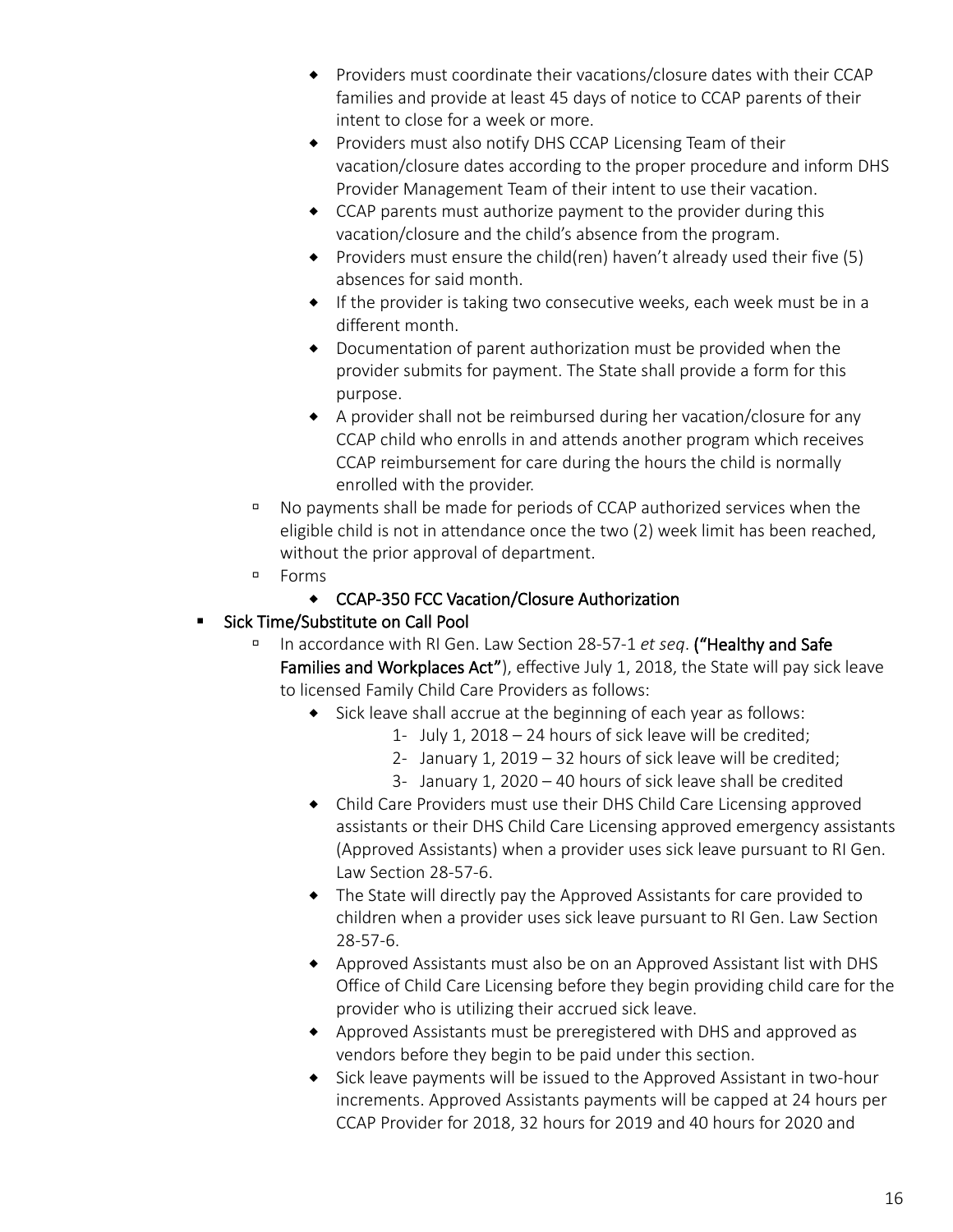thereafter, unless the provider has carried over unused sick leave from the previous year.

- Approved Assistants hourly rates:
	- 4- July 1, 2018 \$13/hr.
	- 5- January 1, 2019 \$14/hr.
	- 6- January 1, 2020 \$15/hr.
- The Approved Assistant and the provider must sign the DHS approved coverage form and return it to the DHS Office of Child Care prior to submitting their request for payment for the dates and times in question.
- Unused sick leave shall carry over from year to year not exceeding a total of 80 hours at any given time.
- Forms
	- Authorization for CCAP Sick Leave Payment to Approved Assistants
		- Please complete one form per date of sick leave.
	- CCAP Payment Request

#### Registration Fees

- The State shall provide an annual registration fee equivalent to the amount of the registration fee charged to private pay families, not to exceed fifty dollars (\$50.00) per child, for licensed Family Child Care and Group Family Child Care providers who have a written policy to charge all families a registration fee.
- <sup>D</sup> Such registration fees will be paid no more than once each year for each enrolled child.
- Forms
	- CCAP Payment Request Form

#### Orientation Bonus

- Providers will be paid \$75 for attending their initial orientation or when subsequent orientations attended at the request of DHS.
- DHS OCC shall determine the content of its orientation, which will include but is not limited to:
	- CCAP eligibility, enrollment, attendance, and billing policies
	- CCAP Provider Portal usage
	- ◆ Basic information on CCAP Licensing
	- Information on quality enhancement initiatives
- Forms
	- CCAP Payment Request Form

#### **Direct Deposit Bonus**

- Providers shall continue to be paid every two (2) weeks and have the option of automatic direct deposit or check.
- **Effective upon the signing of their CCAP Provider Agreement, providers who are** currently enrolled in or do enroll in direct deposit shall receive a one-time incentive bonus of \$100.
- Forms
	- CCAP Payment Request Form
	- CCAP-5 Authorization for Direct Deposit
- **E** License-Exempt to Family Child Care Bonus
	- Any License-Exempt CCAP provider who obtains a DHS Child Care License and is approved as a CCAP Family Child Care Provider shall receive a one-time bonus payment of \$500.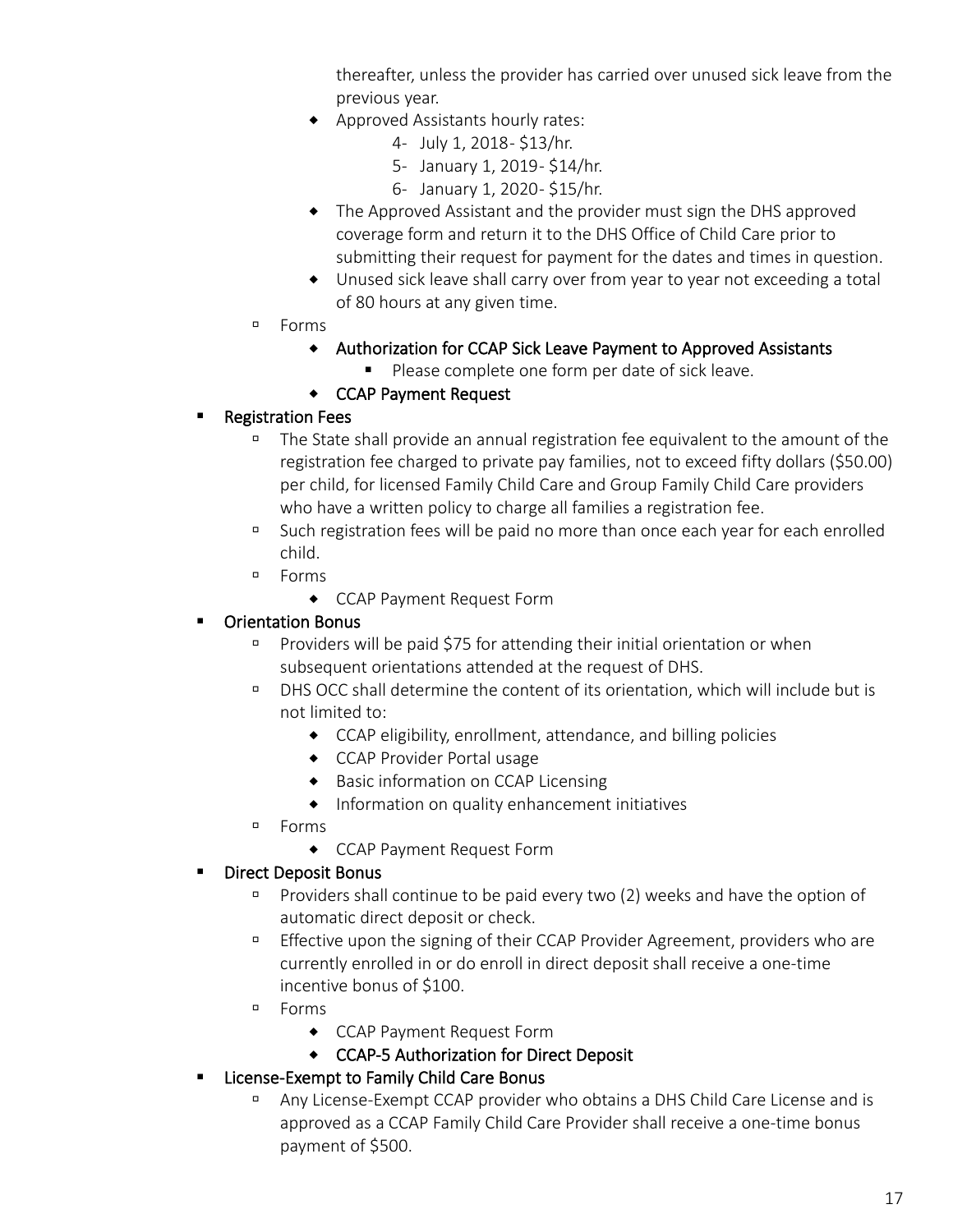- Forms
	- CCAP Payment Request Form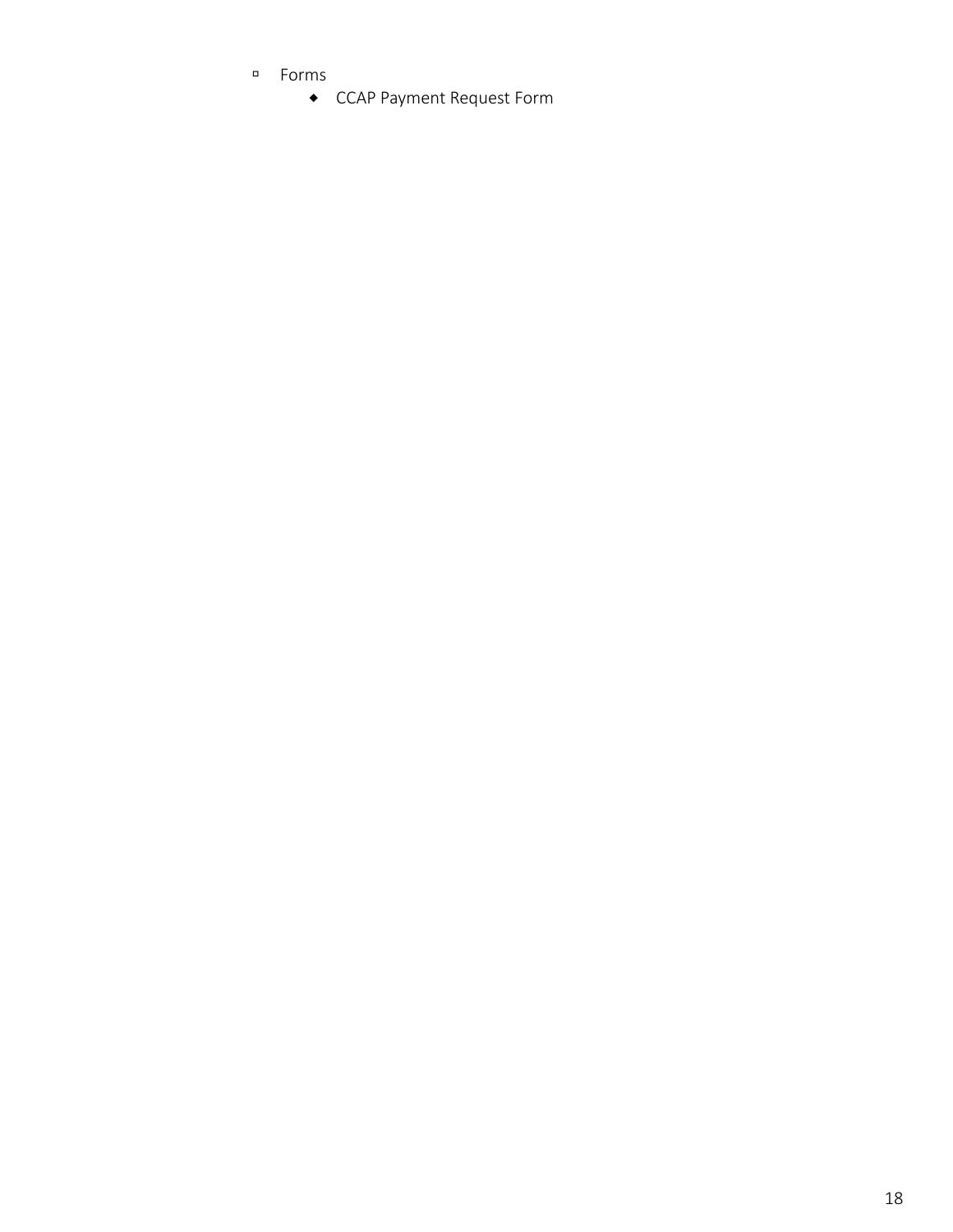### <span id="page-18-0"></span>**CONTACT INFORMATION**

| Office / Team                                                                                          | Content                                                                                                                                                                                                                                         | <b>Contact Information</b>                                                                                       |
|--------------------------------------------------------------------------------------------------------|-------------------------------------------------------------------------------------------------------------------------------------------------------------------------------------------------------------------------------------------------|------------------------------------------------------------------------------------------------------------------|
| <b>BrightStars Quality Rating and</b><br>Improvement System (QRIS)                                     | Apply to receive a star-rating<br>$\bullet$<br>Apply for star-rating increase<br>$\bullet$<br>General questions about<br>$\bullet$<br>requirements within the QRIS<br>framework                                                                 | (401) 739-6100<br>http://www.brightstars.org/<br>$\bullet$                                                       |
| Center for Early Learning<br>Professionals                                                             | The Center for Early Learning<br>$\bullet$<br>Professionals (CELP) provides<br>no-cost professional<br>development and technical<br>assistance to the early care<br>and education and before and<br>after school workforce                      | (401) 736-9020<br>$\bullet$<br>http://center-elp.org/about/                                                      |
| Center for Early Learning<br>Professionals and the Genesis<br>Center                                   | Technology Training for<br>$\bullet$<br><b>Center-Based Providers</b>                                                                                                                                                                           | (401) 781-6110                                                                                                   |
| Center for Early Learning<br>Professionals and the Rhode<br>Island Department of<br>Education          | Rhode Island Early Learning<br>$\bullet$<br>and Development Standards<br>(RIELDS) Training                                                                                                                                                      | (401) 222-2118<br>$\bullet$<br>http://center-elp.org/professional-<br>$\bullet$<br>development/rields-offerings/ |
| Community College of Rhode<br>Island                                                                   | Early Childhood Certificate<br>$\bullet$<br>and Associates Degree<br>Programs                                                                                                                                                                   | (401) 825-1000<br>$\bullet$<br>https://www.ccri.edu/catalog/curren<br>$\bullet$<br>t/programs/HMNS/              |
| Office of Child Care / CCAP<br>Provider Management                                                     | Attendance<br>$\bullet$<br>Eligibility/Co-pay<br>٠<br>Enrollment<br>$\bullet$<br><b>Financial Matters</b><br>٠<br>New Provider Orientation<br>٠<br>Provider Application<br>$\bullet$<br><b>Provider Portal Access</b>                           | DHS.ChildCare@dhs.ri.gov<br>$\bullet$<br>(401) 462-6877                                                          |
| Office of Child Care /<br>Licensing                                                                    | <b>New Licenses</b><br><b>Licensing Renewals</b><br>$\bullet$<br><b>Licensing Complaints</b><br>$\bullet$                                                                                                                                       | DHS.ChildCareLicensing@dhs.ri.gov<br>(401) 462-3009                                                              |
| Office of Child Care / Quality<br>Initiatives                                                          | Office of Child Care funds a<br>$\bullet$<br>variety of early childhood<br>professional development and<br>quality supports for programs.                                                                                                       | DHS.ChildCare@dhs.ri.gov<br>$\bullet$                                                                            |
| Rhode Island Association for<br>the Education of Young<br>Children (RIAEYC) T.E.A.C.H.<br>Scholarships | Provides opportunities for<br>$\bullet$<br>child care workers to<br>complete higher education<br>course work in early<br>childhood education while<br>providing sponsoring child<br>care programs an opportunity<br>to develop their workforce. | (401) 739-6100 x307<br>$\bullet$<br>http://teach-ri.org/                                                         |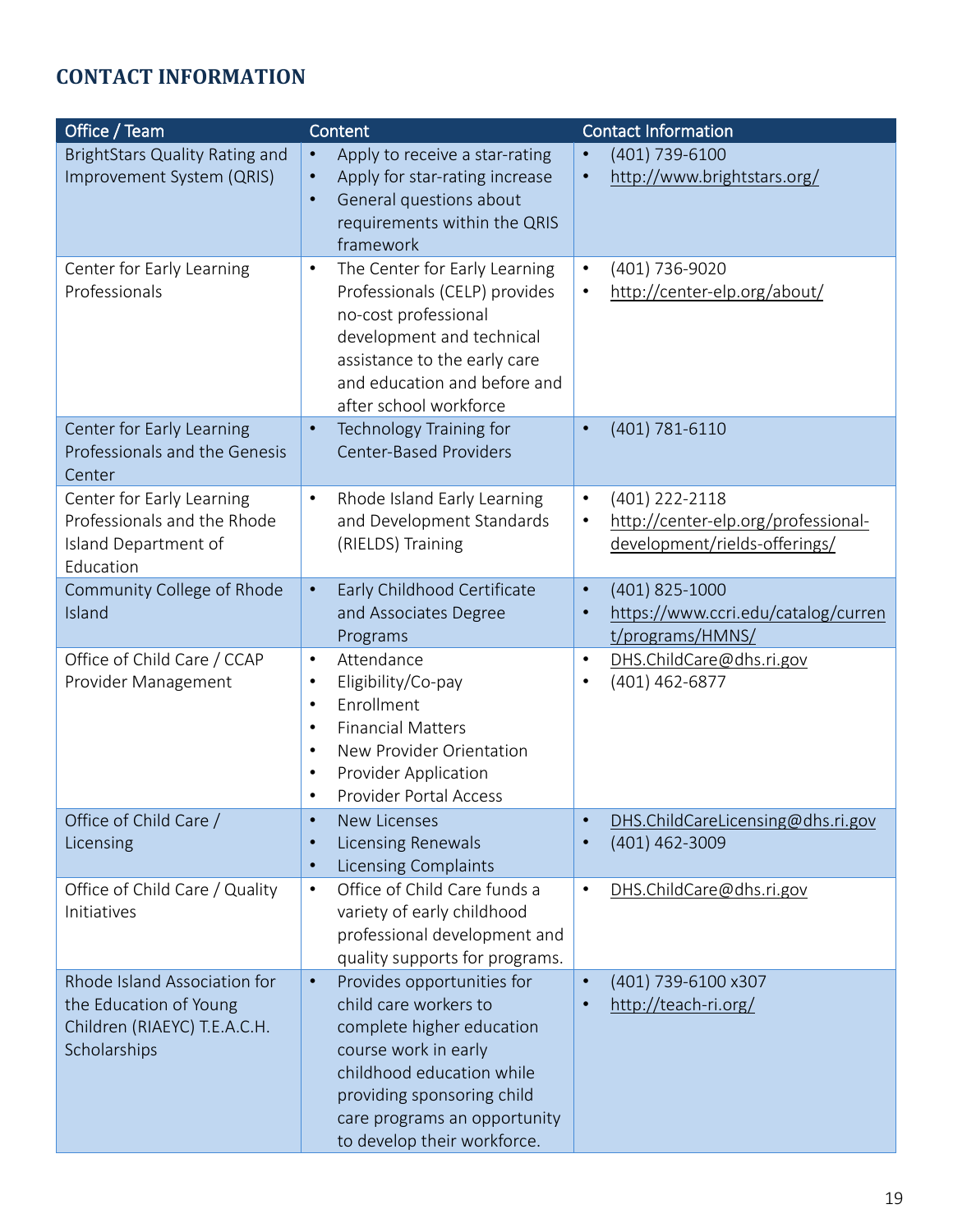| Office / Team               | Content                                                       | <b>Contact Information</b>                                                                                         |
|-----------------------------|---------------------------------------------------------------|--------------------------------------------------------------------------------------------------------------------|
| Rhode Island College        | Early childhood certificate and<br>bachelor's degree programs | (401) 456-8268<br>$\bullet$<br>http://www.ric.edu/elementaryeduc<br>ation/Pages/Early-Childhood-<br>Education.aspx |
| SEIU 1199/ESF Training Fund | Training Fund for SEIU 1199<br>Family Child Care Providers    | (401) 457-5099<br>$\bullet$<br>https://www.seiueducation.org/                                                      |
| University of Rhode Island  | Early childhood bachelors and<br>certificate degree programs  | https://www.uri.edu/programs/prog<br>ram/human-development-family-<br>studies-b-s/<br>(401) 874-1000               |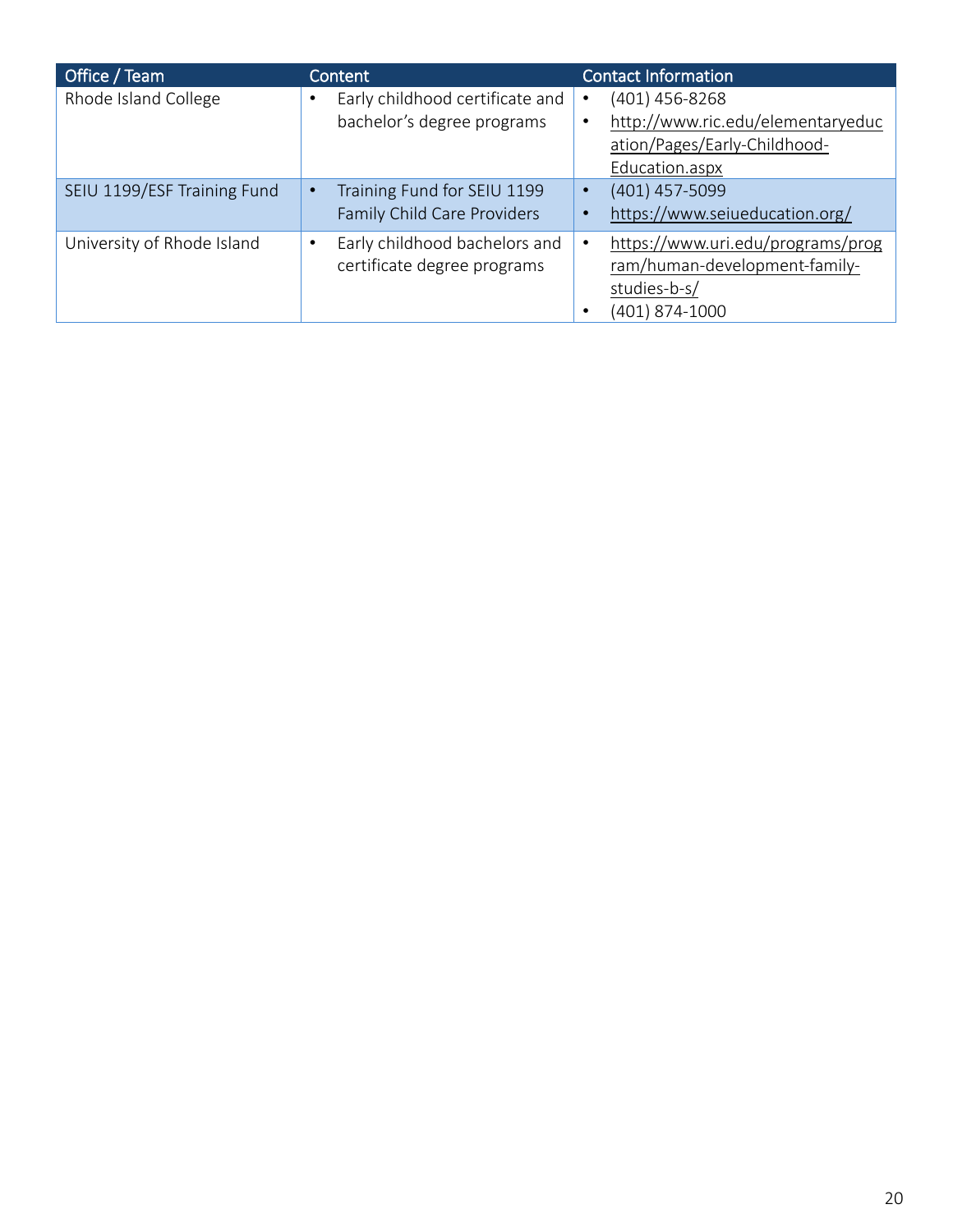### <span id="page-20-0"></span>**CCAP FORMS**

This page was intentionally left blank.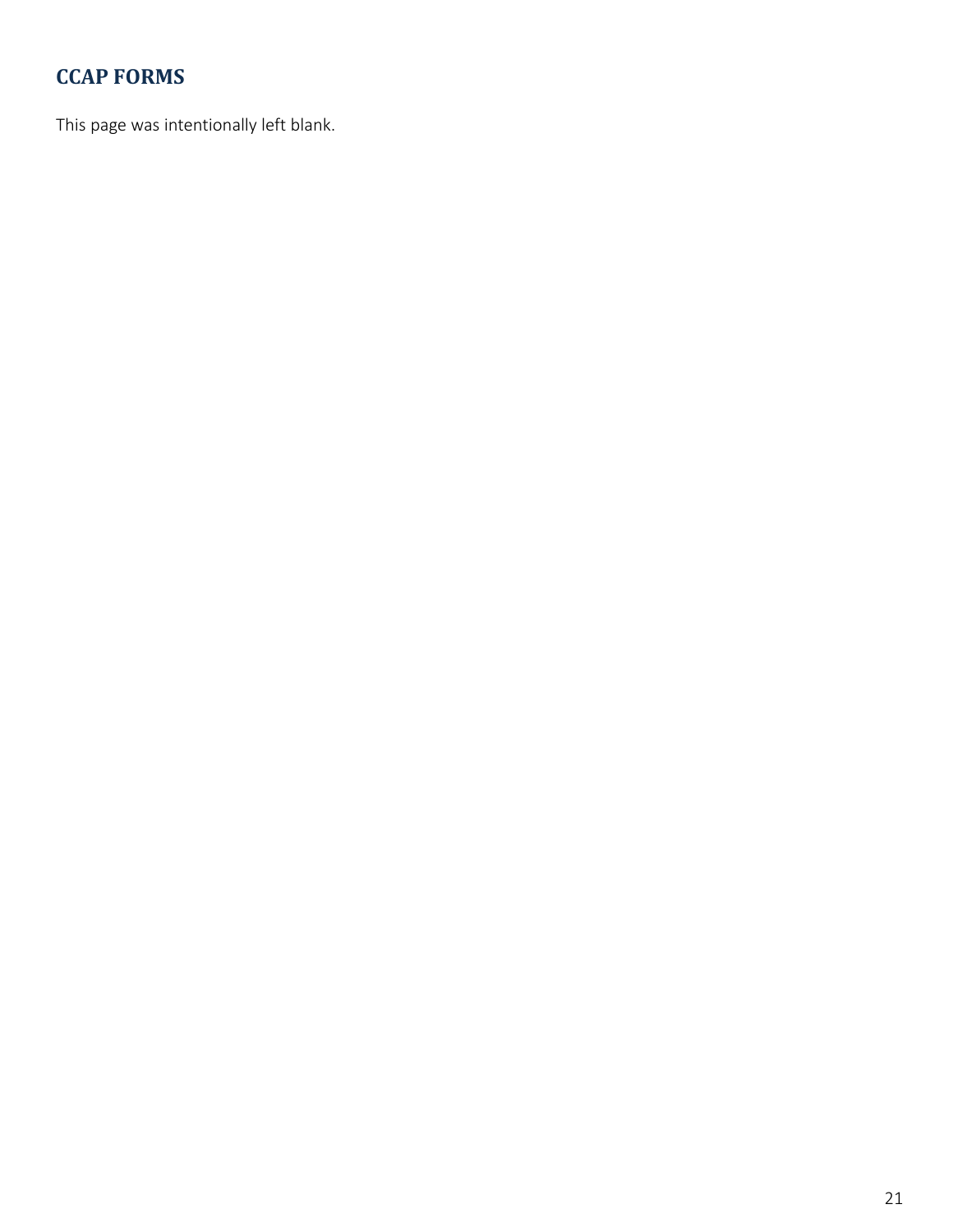### <span id="page-21-0"></span>**Attendance Record**

### Provider Name: 2008. [2016] Date: 2016. [2016] Date: 2016. [2016] Date: 2016. [2016] Date: 2016. [2016] Date: 2016. [2016] Date: 2016. [2016] Date: 2016. [2016] Date: 2016. [2016] Date: 2016. [2016] Date: 2016. [2016] Date

| Child's Full Name | Sign-In |           | Sign-Out                  |           |
|-------------------|---------|-----------|---------------------------|-----------|
|                   | Time    | Signature | Time                      | Signature |
|                   | AM/PM   |           | AM/PM                     |           |
|                   | AM/PM   |           | AM/PM                     |           |
|                   | AM/PM   |           | AM/PM                     |           |
|                   | AM/PM   |           | AM/PM                     |           |
|                   | AM/PM   |           | AM/PM                     |           |
|                   | AM/PM   |           | AM/PM                     |           |
|                   | AM/PM   |           | AM/PM                     |           |
|                   | AM/PM   |           | AM/PM                     |           |
|                   | AM/PM   |           | AM/PM                     |           |
|                   | AM/PM   |           | AM/PM                     |           |
|                   | AM/PM   |           | AM/PM                     |           |
|                   | AM/PM   |           | AM/PM                     |           |
|                   | AM/PM   |           | AM/PM                     |           |
|                   | AM/PM   |           | AM/PM                     |           |
|                   | AM/PM   |           | AM/PM                     |           |
|                   | AM/PM   |           | AM/PM                     |           |
|                   | AM/PM   |           | AM/PM                     |           |
|                   | AM/PM   |           | AM/PM                     |           |
|                   | AM/PM   |           | $\mathsf{AM}/\mathsf{PM}$ |           |
|                   | AM/PM   |           | $\mathsf{AM}/\mathsf{PM}$ |           |
|                   | AM/PM   |           | AM/PM                     |           |
|                   | AM/PM   |           | AM/PM                     |           |
|                   | AM/PM   |           | AM/PM                     |           |
|                   | AM/PM   |           | AM/PM                     |           |
|                   | AM/PM   |           | AM/PM                     |           |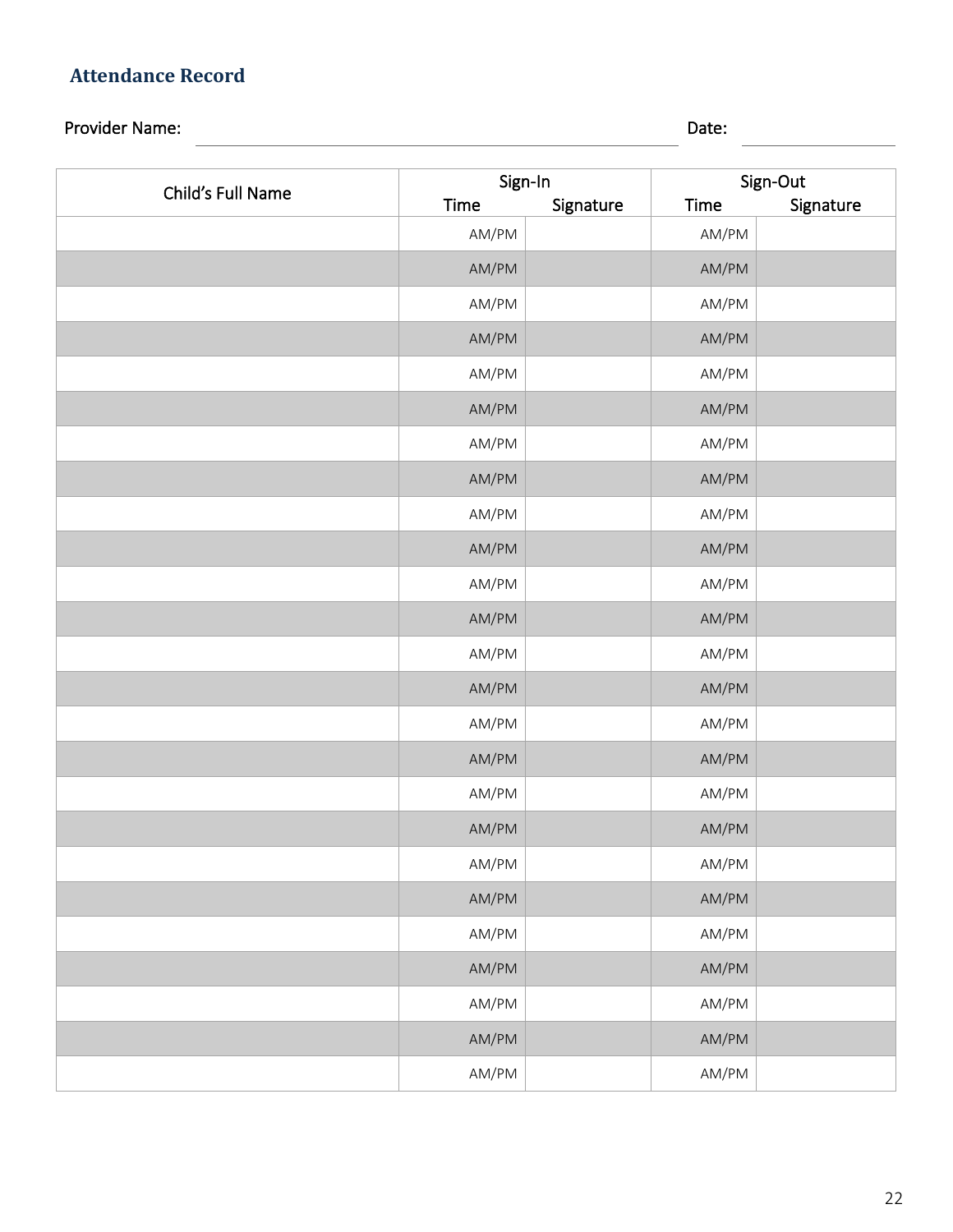#### <span id="page-22-0"></span>**Attachment A - Authorization for CCAP Sick Leave Payment to Approved Assistants**



Rhode Island Department of Human Services Office of Child Care 25 Howard Avenue, LP Bldg. 3rd Floor Cranston, R.I. 02920 (401) 462-6877

#### Attachment A- Authorization for CCAP Sick Leave Payment to Approved Assistants

Licensed providers may authorize payment to Approved Assistants commencing on July 1, 2018, to reimburse providers for sick leave. Authorization may only be made in accordance with the terms of the Collective Bargaining Agreement. By completing the form below, you are authorizing DHS, pursuant to Rhode Island Gen. Laws Section 28-57-1 *et seq*. ("Healthy and Safe Families and Workplaces Act") to provide payment to your Approved Assistant during your absence for the following reasons:

- 1. Your own or a family member's mental or physical illness, injury or health condition;
- 2. Your own or a family member's need for medical diagnosis, care, or treatment of a mental or physical illness, injury or health condition;
- 3. Your own or a family member's need for preventive medical care;
- 4. Closure of your place of business by order of a public official due to a public health emergency or your need to care for a child whose school or place of care has been closed by order of a public health official due to a public health emergency;
- 5. Your need to care for yourself or a family member when it has been determined by the health authorities having jurisdiction or by a health care provider that you or your family member's presence in the community may jeopardize the health of others because of your exposure to a communicable disease, whether or not you or the family member has actually contracted the communicable disease; or
- 6. Time off need when you or a member of your family is a victim of domestic violence, sexual assault of stalking.

Approved Assistants *must* be approved RI FANS vendors in order to be reimbursed for sick leave care they provide. (To become qualified as a RI FANS vendor, Approved Assistants must submit a W-9 to the CCAP Child Care Office at DHS.)

| Provider name:                            | DHS Provider Number:          |
|-------------------------------------------|-------------------------------|
| Provider Email:                           |                               |
| Date of Sick Leave:                       | Total Hours Used:             |
| (one form per date)                       | (increments of 2)             |
| Approved Assistant Name:                  | <b>RI FANS Vendor Number:</b> |
|                                           | (DHS Use only)                |
| Approved Assistant E-mail (if available): |                               |

I certify under penalty of perjury that the information reported on this form is true and accurate, that I appropriately discharged sick leave during the time indicated above, or I will be liable to the State of Rhode Island for any payments made to the Approved Assistant named above based on my representations herein.

CCAP Provider's Signature: \_\_\_\_\_\_\_\_\_\_\_\_\_\_\_\_\_\_\_\_\_\_\_\_\_\_\_\_\_\_\_\_\_\_\_\_\_\_\_\_\_\_ Date: \_\_\_\_\_\_\_\_\_\_\_

Please submit this completed and signed form to the CCAP Child Care Office at RI DHS.

Email: [DHS.ChildCare@dhs.ri.gov](mailto:DHS.ChildCare@dhs.ri.gov) Fax: (401) 462-6878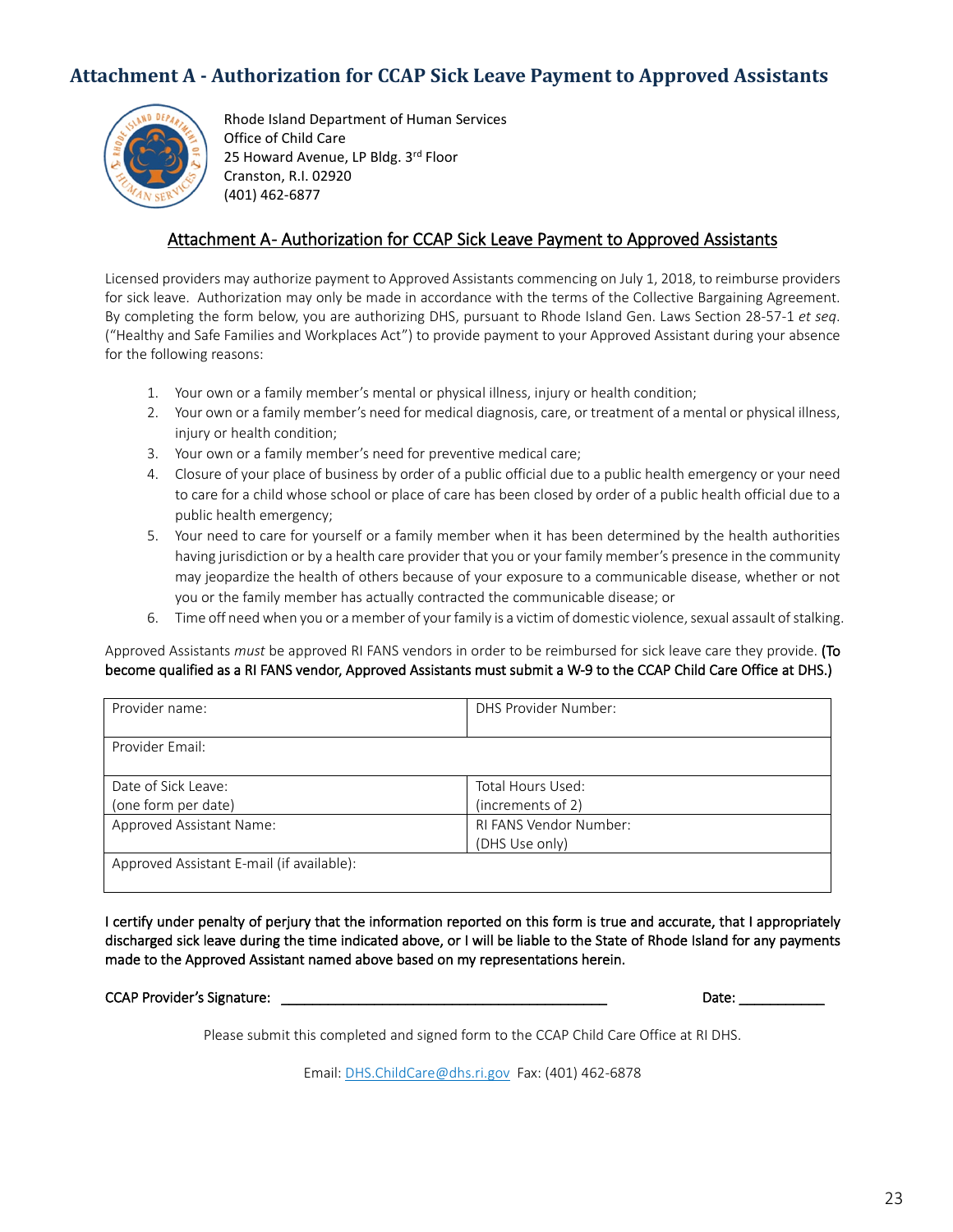#### <span id="page-23-0"></span>**CCAP Provider Back Billing Request Form Rev. 2/2020**



Rhode Island Department of Human Services Office of Child Care 25 Howard Avenue, LP Bldg. 3rd Floor Cranston, R.I. 02920 (401) 462-6800

#### Provider Name: Provider ID:

֚֬֝֬֝֬֝֬֝֬֝֬֝֬֝֬

| Certificate # | Child's Full Name | <b>DOB</b>               | Week 1 | Hours | Week 2     | <b>Hours</b> |
|---------------|-------------------|--------------------------|--------|-------|------------|--------------|
|               |                   | $\overline{\phantom{a}}$ |        |       | $\sqrt{2}$ |              |
|               |                   |                          |        |       |            |              |
|               |                   |                          |        |       |            |              |
|               |                   |                          |        |       |            |              |
|               |                   |                          |        |       |            |              |
|               |                   |                          |        |       |            |              |
|               |                   |                          |        |       |            |              |
|               |                   |                          |        |       |            |              |
|               |                   |                          |        |       |            |              |
|               |                   |                          |        |       |            |              |
|               |                   |                          |        |       |            |              |
|               |                   |                          |        |       |            |              |
|               |                   |                          |        |       |            |              |
|               |                   |                          |        |       |            |              |
|               |                   |                          |        |       |            |              |
|               |                   |                          |        |       |            |              |
|               |                   | P                        |        |       |            |              |

I certify that the information reported on this form is true and accurate, that each of the children reported as present were in my care for the weeks claimed during the hours indicated, and that I have signed Parent Provider Agreements and daily attendance records signed by the parent indicating each child's arrival and departure time. I have attached a printout of each child's enrollment details from the Portal.

| <b>Signature of Provider</b> | <b>Date</b>           |
|------------------------------|-----------------------|
|                              |                       |
| <b>Printed Name</b>          | <b>Position/Title</b> |

You have a RIGHT to non-discriminatory treatment. In accordance with Title VI of the Civil Rights Act of 1964 (42 U.S.C. 2000d et seq.), Section504 of the Rehabilitation Act of 1973, as amended(29 U.S.C. 794); Americans with Disabilities Act of 1990 (42 U.S.C. 12101 et seq.), and Title IX of the Education Amendments of 1972 (20 U.S.C. 1681 et seq.); the Food Stamp Act; the Age Discrimination Act of 1975; the U.S. Department of Health and Human Services implementing regulations (45 C.F.R. Parts 80 and 84) and the U.S. Department of Education implementing regulations(34 C.F.R. Parts 104 and 106); and the U.S. Department of Agriculture, Food and Nutrition Services (7 C.F.R. 272.6); the Rhode Island Department of Human Services (DHS), does not discriminate on the basis of race, color, national origin, disability, religion, political beliefs, age, religion or gender in acceptance for or provision of services, employment or treatment, in its education and other program activities. Under other provisions of applicable law, DHS does not discriminate on the basis of sexual orientation. For further information about these laws, regulations and DHS' discrimination complaint procedures for resolution of complaints of discrimination, contact DHS at 57 Howard Avenue, Cranston, Rhode Island 02920, telephone number 462-2130 (for deaf/hearingimpaired462-6239 or 711). The Community Relations Liaison Officer is the coordinator for implementation of Title VI; the Office of Rehabilitation Services (ORS) Administrator or his/her designee is the coordinator for implementation of the Title IX, Section 504, and ADA. The Director of DHS or his/her designee has the overall responsibility for DHS' civil rights compliance. In accordance with Federal Law and U.S. Department of Agriculture policy, this institution is prohibited from discriminating on the basis of race, color, national origin, sex, age, relation, political beliefs or disability. To file a complaint of discrimination for SNAP, write to USDA, Director, Office of Civil Rights, Room 326-W, Whitten Building, 1400 Independence Avenue, SW, Washington, D.C. 20250-9410, or call (202) 720-5964

#### Please complete this form and submit with all required documentation via email or mail to:

[DHS.ChildCare@dhs.ri.gov](mailto:DHS.ChildCare@dhs.ri.gov) or DHS Office of Child Care, 25 Howard Avenue, LP Bldg. 3rd Floor, Cranston RI 02920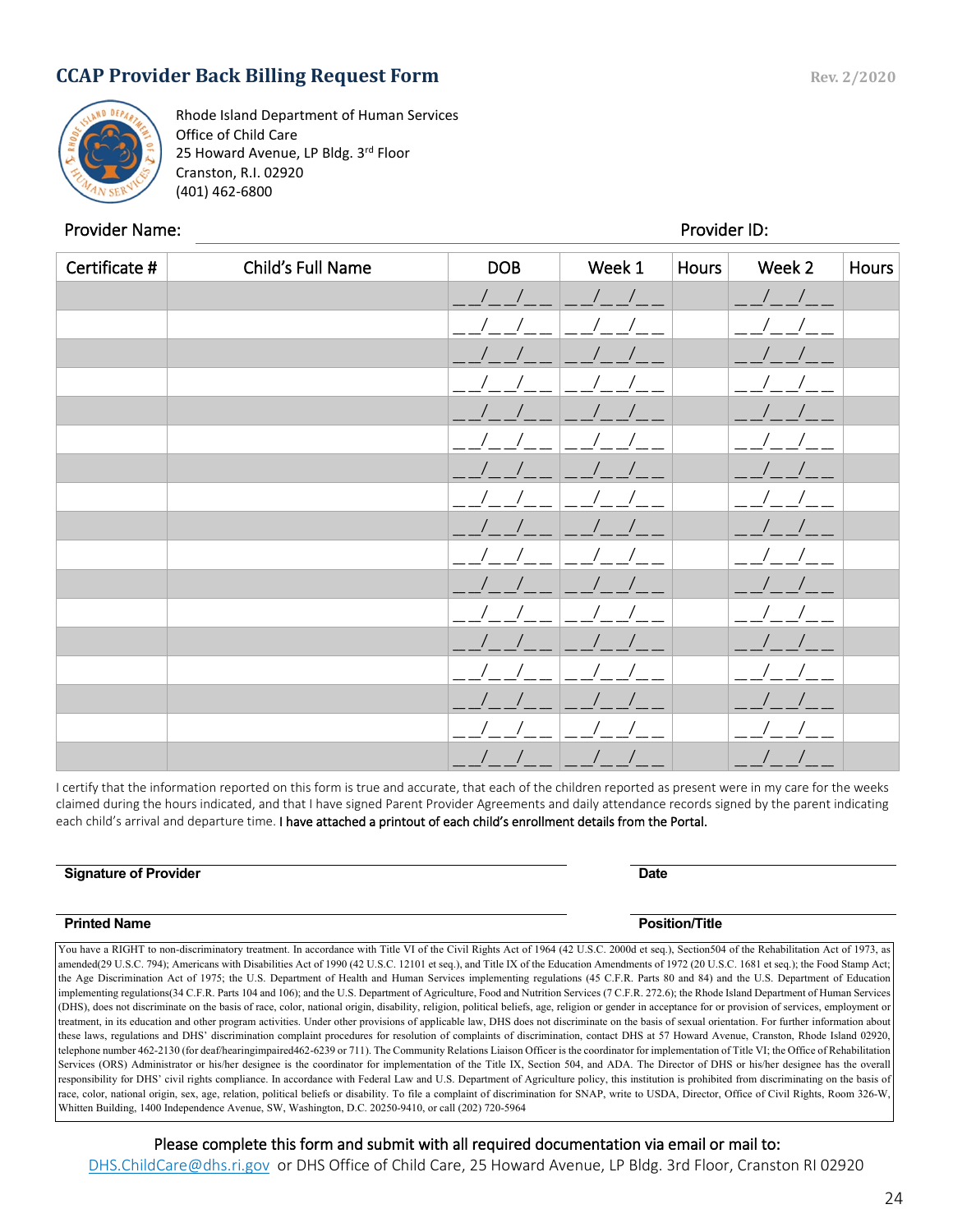#### <span id="page-24-0"></span>**CCAP Payment Request Form** Rev. 2/2020



Rhode Island Department of Human Services Office of Child Care 25 Howard Avenue, LP Bldg. 3rd Floor Cranston, R.I. 02920 (401) 462-6877

| <b>Provider ID:</b>      |  |
|--------------------------|--|
| Provider Name:           |  |
| <b>Provider Address:</b> |  |
|                          |  |

#### **Please select which type(s) of reimbursement you are requesting from the Department of Human Services.**

<span id="page-24-1"></span>

| Direct Deposit (one-time payment, \$100.00)<br>To receive the direct deposit bonus, providers must fill out form CCAP-5, Authorization of Direct Deposit. Please enclose an original voided<br>check or bank letter and forward to the CCAP Office. Upon verification of Accounts and Control, payment will be made.                                                                                                                                                                           |                                                                                                                                                                                                                                                                                                                                             |  |  |
|------------------------------------------------------------------------------------------------------------------------------------------------------------------------------------------------------------------------------------------------------------------------------------------------------------------------------------------------------------------------------------------------------------------------------------------------------------------------------------------------|---------------------------------------------------------------------------------------------------------------------------------------------------------------------------------------------------------------------------------------------------------------------------------------------------------------------------------------------|--|--|
| CCAP Orientation (one-time payment, \$75.00)<br>Upon completion of initial CCAP Orientation, providers are entitled to a one-time incentive bonus. Providers need to submit this form to the<br>CCAP office for approval of this one-time incentive bonus. Date of Orientation:                                                                                                                                                                                                                |                                                                                                                                                                                                                                                                                                                                             |  |  |
| License-Exempt (one-time payment, \$500.00)<br>Any DHS license-exempt CCAP Provider who obtains a DHS license shall receive a one-time incentive bonus. Providers need to submit this<br>form, along with a copy of their active DHS license to the CCAP office for approval.                                                                                                                                                                                                                  |                                                                                                                                                                                                                                                                                                                                             |  |  |
| DHS-Approved Assistant Payment for Approved Sick Leave (recurring payment)<br>DHS Approved Assistants must be approved RIFANS vendors to be reimbursed for the sick leave care they provide. To be qualified as a RIFANS<br>vendor, Approved Assistants must submit a W-9, located at http://controller.admin.ri.gov/Forms/index.php to the CCAP Child Care Office.<br>Payment will be issued in two-hour increments.                                                                          |                                                                                                                                                                                                                                                                                                                                             |  |  |
| Child Registration Fee (recurring payment, up to \$50.00/child)<br>The State shall provide an annual registration fee equivalent to the amount of the registration fee charged to private pay families for DHS<br>licensed providers who have a written policy to charge all families a registration fee. Providers must submit their Private Pay Registration<br>Policy and a complete list of CCAP eligible children to the CCAP Child Care Office.                                          |                                                                                                                                                                                                                                                                                                                                             |  |  |
| For Office of Child Care Use Only                                                                                                                                                                                                                                                                                                                                                                                                                                                              |                                                                                                                                                                                                                                                                                                                                             |  |  |
| <b>Emergency Assistant Payment for Sick Leave</b><br>$\Box$ EA DHS Approved<br>$\Box$ EA RI Fans # Assigned<br>$\Box$ EA assigned to the appropriate provider requesting sick leave.                                                                                                                                                                                                                                                                                                           | Reviewed/Approved/Submitted to Finance: __ _/__ _/__ __<br>OCC Signature: The Contract of the Contract of the Contract of the Contract of the Contract of the Contract of<br><b>Financial Management:</b>                                                                                                                                   |  |  |
| $\Box$ State of RI W-9 submitted or on file.<br>$\Box$ Attachment A submitted or on file.                                                                                                                                                                                                                                                                                                                                                                                                      | <b>Total Amount</b><br><b>Payment Type Requested</b><br>#<br>Amount                                                                                                                                                                                                                                                                         |  |  |
| $\Box$ Requested hours are within the provider's accrued sick time.<br><b>Child Registration Fee</b><br>$\Box$ Private Pay Policy submitted/on file, Date:<br>$\Box$ Child Care Roster of all eligible CCAP children, there certificate<br>numbers, and date of enrollment confirmed in RIBridges system.<br><b>Direct Deposit Bonus:</b><br>CCAP-5 or State of RI Vendor ACH Enrollment Form<br>□<br>$\Box$ Voided Check/Deposit Slip<br><b>CCAP Orientation Bonus</b><br>Date of Orientation | <b>Direct Deposit Bonus</b><br>\$100.00<br><b>CCAP Orientation Bonus</b><br>\$75.00<br>\$500.00<br>License-Exempt Bonus<br>Asst. Sick Leave (Eff. 1/1/19)<br>\$14.00<br>Asst. Sick Leave (Eff. 1/1/20)<br>\$15.00<br><b>Child Registration Fees</b><br>\$50.00<br><b>Total Amount Requested</b><br>Processed for Payment On: __ _/__ _/__ _ |  |  |

**Signature of Provider Date** 

**Printed Name Printed Name Position/Title** 

#### Payment Request Forms, with all required documentation, should be emailed or mailed to:

[DHS.ChildCare@dhs.ri.gov](mailto:DHS.ChildCare@dhs.ri.gov) or DHS Office of Child Care, 25 Howard Avenue, LP Bldg. 3rd Floor, Cranston RI 02920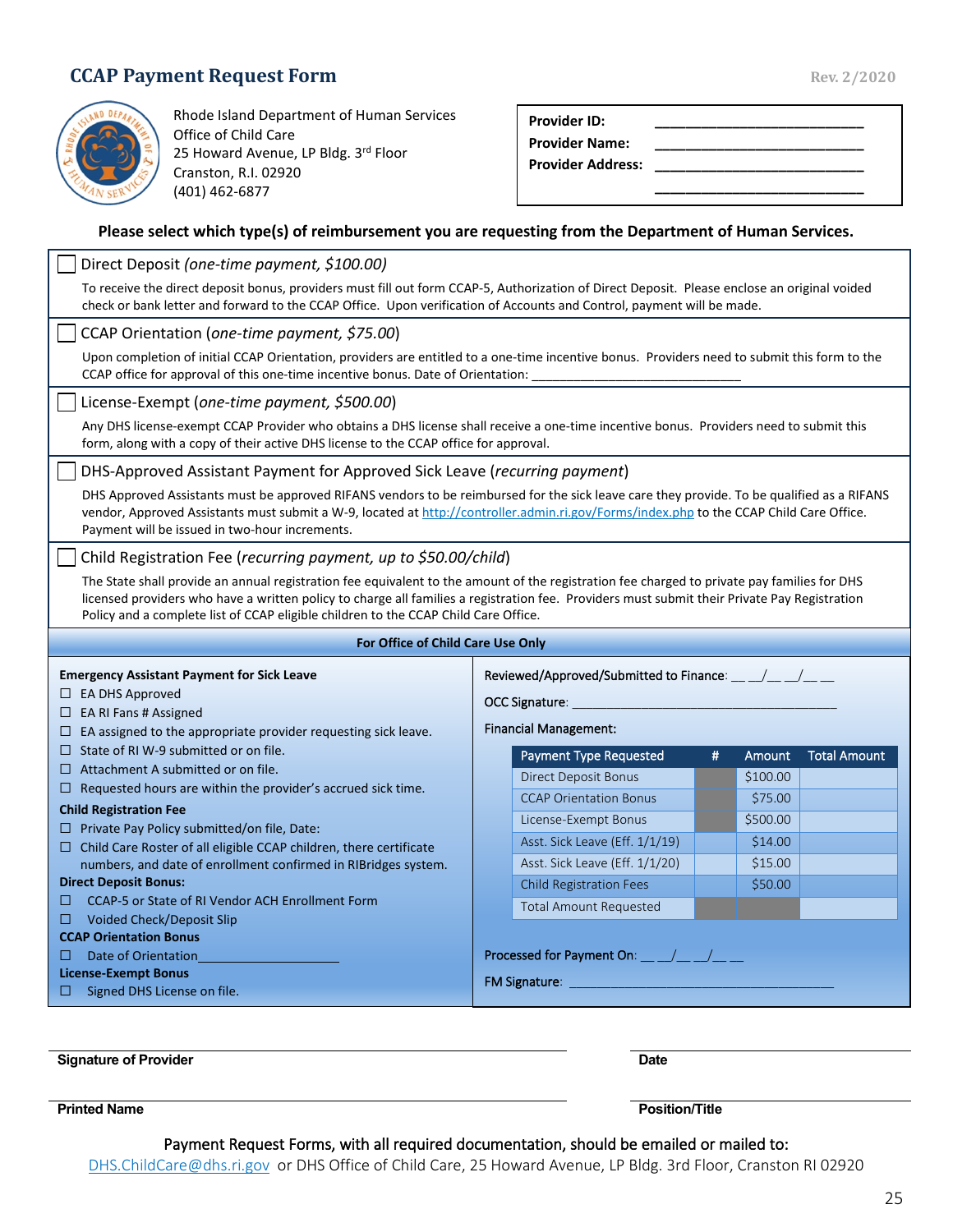#### **CCAP-5 Direct Deposit Form** CCAP-5 Rev. 2/2020



Rhode Island Department of Human Services Office of Child Care 25 Howard Avenue, LP Bldg. 3rd Floor Cranston, R.I. 02920 (401) 462-6877

#### **AUTHORIZATION FOR DIRECT DEPOSIT**

| <b>Provider ID:</b>  | <b>First Name:</b><br>Last Name: |  |  |        |                       |  |           |  |
|----------------------|----------------------------------|--|--|--------|-----------------------|--|-----------|--|
| <b>Program Name:</b> |                                  |  |  |        | <b>Primary Phone:</b> |  |           |  |
|                      | <b>Number &amp; Street:</b>      |  |  |        |                       |  |           |  |
| City/Town:           |                                  |  |  | State: |                       |  | Zip Code: |  |

The Department of Human Services, Office of Financial Management is authorized to initiate Direct Deposit of my Child Care Provider Payments to my account at the Financial Institution below:

| <b>Financial Institution:</b> |        |           |  |
|-------------------------------|--------|-----------|--|
| (bank or credit union)        |        |           |  |
| <b>Number &amp; Street:</b>   |        |           |  |
| City/Town:                    | State: | Zip Code: |  |
|                               |        |           |  |
|                               |        |           |  |

**Account Number: Business** Personal **Account Number: Business** Personal **Personal** 

#### **PLEASE SELECT AN ACCOUNT TYPE**

| Checking Account **<br>$\mathbf{I}$                                                                                                                                                                    | ATTACH A VOIDED BLANK CHECK from the checking account to which the direct deposit will be made. Your<br>name and current address must be printed on the check. If you cannot provide a proper voided check, you<br>must provide a letter from your financial institution, which includes your name, address, bank routing<br>number and account number. The letter must be on bank letterhead and signed by a bank representative.<br>DO NOT SEND DEPOSIT SLIPS OR BANK STATEMENTS. Your name must appear on the account and the<br>account must be with a United States financial institution. |  |  |  |
|--------------------------------------------------------------------------------------------------------------------------------------------------------------------------------------------------------|-------------------------------------------------------------------------------------------------------------------------------------------------------------------------------------------------------------------------------------------------------------------------------------------------------------------------------------------------------------------------------------------------------------------------------------------------------------------------------------------------------------------------------------------------------------------------------------------------|--|--|--|
| Savings Account **                                                                                                                                                                                     | ATTACH A LETTER FROM YOUR FINANCIAL INSTITUTION with your name, address, bank routing number<br>and account number. The letter must be on bank letterhead and signed by a bank representative. DO NOT<br>SEND DEPOSIT SLIPS OR BANK STATEMENTS. Your name must appear on the account and the account must<br>be with a United States financial institution.                                                                                                                                                                                                                                     |  |  |  |
| ** If the same payment has been deposited more than once into your account, child care will immediately correct the mistake and<br>notify you of the removal of the duplicate funds from your account. |                                                                                                                                                                                                                                                                                                                                                                                                                                                                                                                                                                                                 |  |  |  |

**Signature of Provider Date** 

**Printed Name Position/Title**

Please complete this form and submit with all required documentation via email or mail to:

[DHS.ChildCare@dhs.ri.gov](mailto:DHS.ChildCare@dhs.ri.gov) or DHS Office of Child Care, 25 Howard Avenue, LP Bldg. 3rd Floor, Cranston RI 02920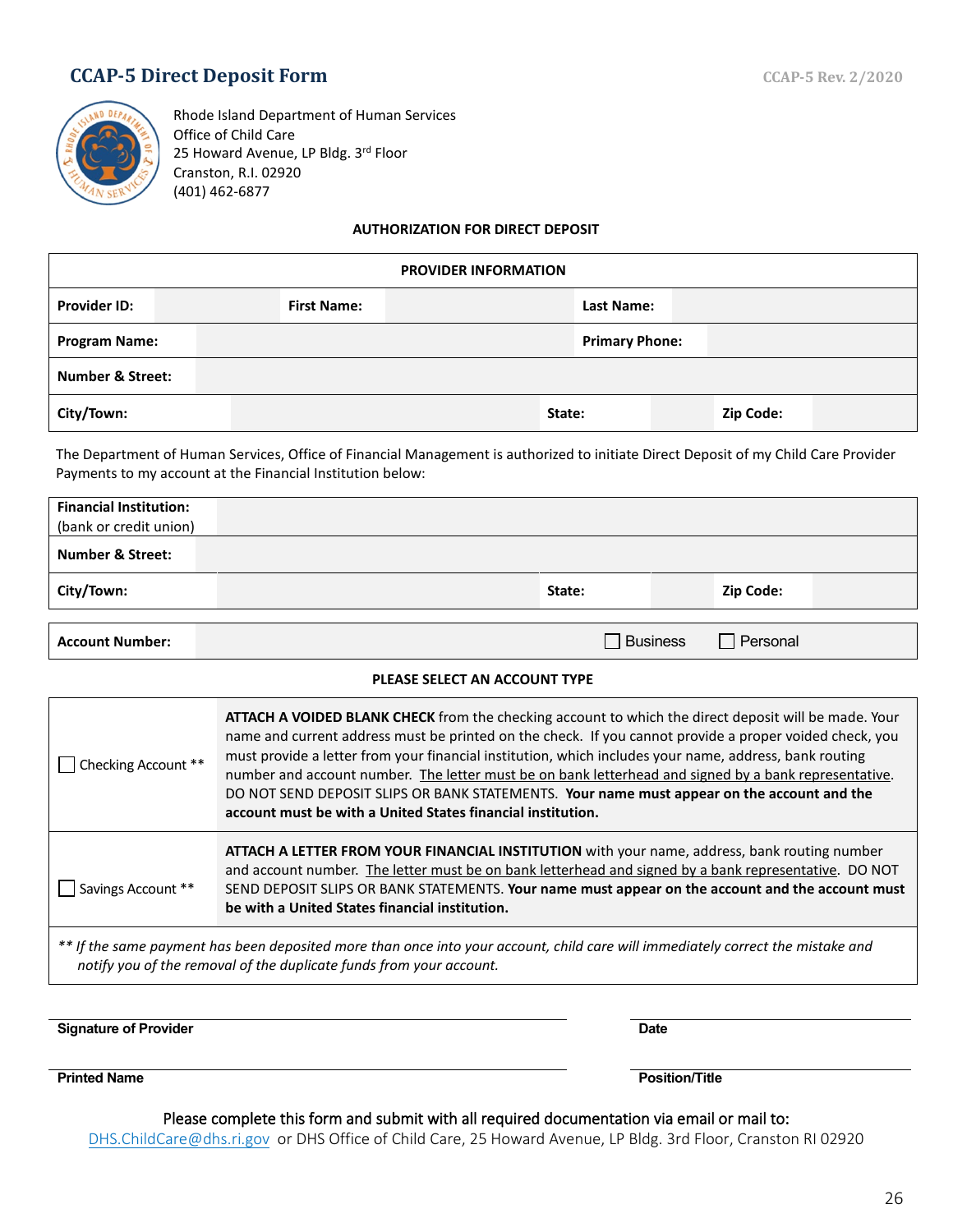#### <span id="page-26-0"></span>**CCAP-350 Family Child Care Vacation\Closure** CCAP-350 Rev. 2/2020



Rhode Island Department of Human Services Office of Child Care 25 Howard Avenue, LP Bldg. 3rd Floor Cranston, R.I. 02920 (401) 462-6877

#### **Licensed Family Child Care Home Provider Authorization for CCAP Payment During a Provider's Vacation/Closure**

DHS allows licensed family child care providers to receive payment for up to two (2) weeks per calendar year for coordinated vacation/closure dates during which an eligible CCAP child is absent and the parent authorizes payment.

By completing the form below, you are authorizing DHS to provide payment to your child care provider during their vacation/closure and your child's absence from the program and agree not to enroll your child with another child care provider during this time.

**If you wish to take your child to another CCAP provider during this time, please do NOT submit this form, as DHS will not issue payment to more than one provider for the same hours of care.**

| <b>Provider ID:</b>              |  |
|----------------------------------|--|
| <b>Provider Name:</b>            |  |
| <b>Week of Vacation/Closure:</b> |  |
| <b>Parent Name:</b>              |  |
| <b>Certificate Number:</b>       |  |
| <b>Child(ren)'s Name(s):</b>     |  |

*I certify that the information reported on this form is true and accurate. The child care provider must include this form with their billing invoice in order for DHS to issue payment. No CCAP payment shall be made for absences once the five (5) days/month allowable limit has been reached.*

**Signature of Parent Date** 

**Signature of Provider Date** 

**Provider Printed Name Position/Title**

|                                                                                                               | Please complete this form and upload this form with the billing invoice or submit via email or mail to: |  |  |
|---------------------------------------------------------------------------------------------------------------|---------------------------------------------------------------------------------------------------------|--|--|
| DHS.ChildCare@dhs.ri.gov or DHS Office of Child Care, 25 Howard Avenue, LP Bldg. 3rd Floor, Cranston RI 02920 |                                                                                                         |  |  |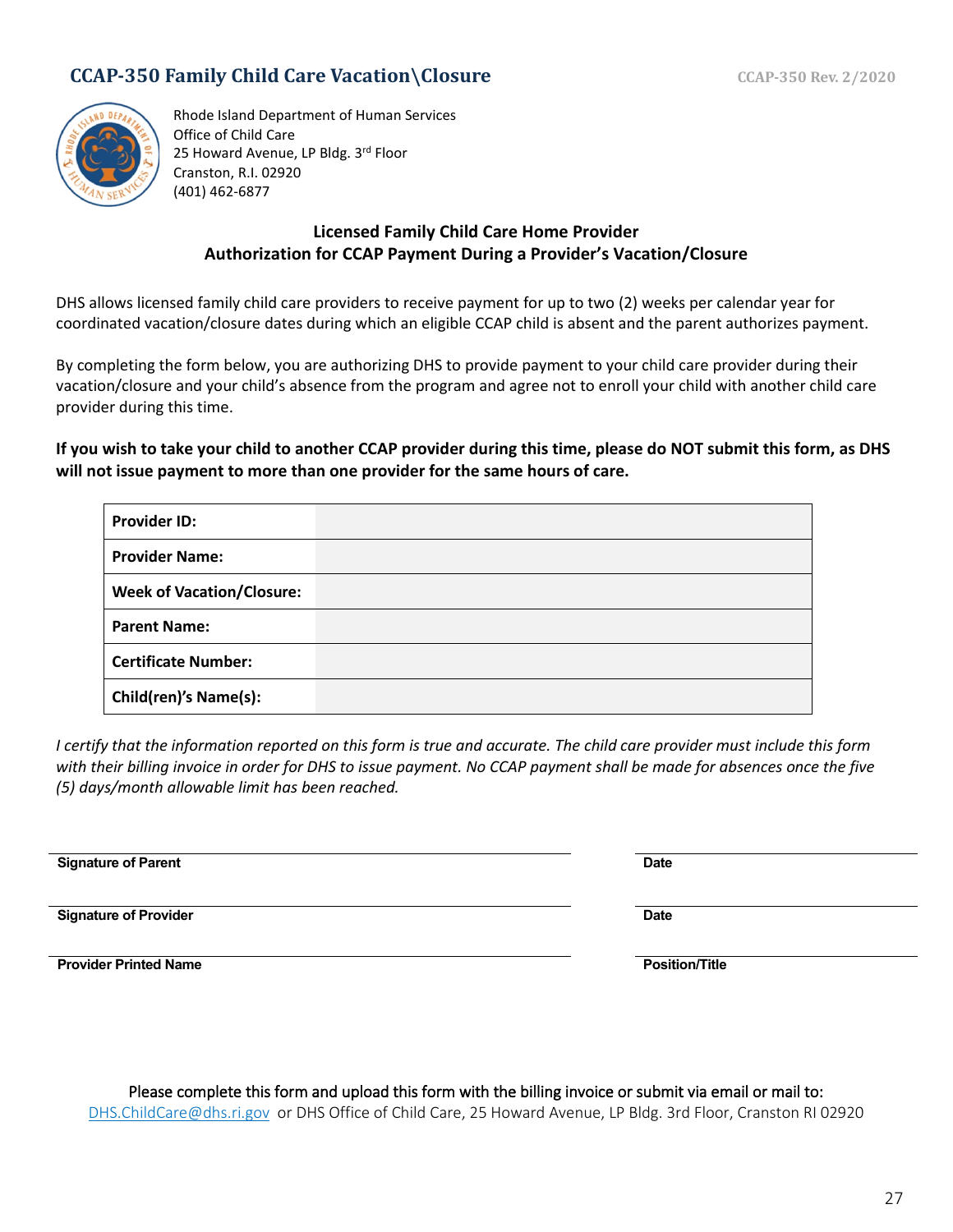#### <span id="page-27-0"></span>**CCAP-351 Absent Notice** CCAP-351 Rev. 2/2020



Rhode Island Department of Human Services Office of Child Care 25 Howard Avenue, LP Bldg. 3rd Floor Cranston, R.I. 02920 (401) 462-6877

#### **Child Care Assistance Program (CCAP) Provider Authorization for CCAP Payment During a Child's Absence**

DHS allows CCHAP providers to receive payment for up to five (5) days per month during which an eligible CCAP child is absent and the parent authorizes payment.

By completing the form below, you are authorizing DHS to provide payment to your child care provider during your child's absence from the program and you agree not to enroll your child with another child care provider during this time.

**If you wish to take your child to another CCAP provider during this time, please do NOT submit this form, as DHS will not issue payment to more than one provider for the same hours of care.**

| <b>Provider ID:</b>              |  |
|----------------------------------|--|
| <b>Provider Name:</b>            |  |
| <b>Week of Vacation/Closure:</b> |  |
| <b>Parent Name:</b>              |  |
| <b>Certificate Number:</b>       |  |
| <b>Child(ren)'s Name(s):</b>     |  |
| <b>Reason for Absence:</b>       |  |

*I certify that the information reported on this form is true and accurate. The child care provider must include this form with their billing invoice in order for DHS to issue payment. No CCAP payment shall be made for absences once the five (5) days/month allowable limit has been reached.*

**Signature of Parent Date Signature of Provider Date Provider Printed Name Position/Title**

Please complete this form and upload this form with the billing invoice or submit via email or mail to: [DHS.ChildCare@dhs.ri.gov](mailto:DHS.ChildCare@dhs.ri.gov) or DHS Office of Child Care, 25 Howard Avenue, LP Bldg. 3rd Floor, Cranston RI 02920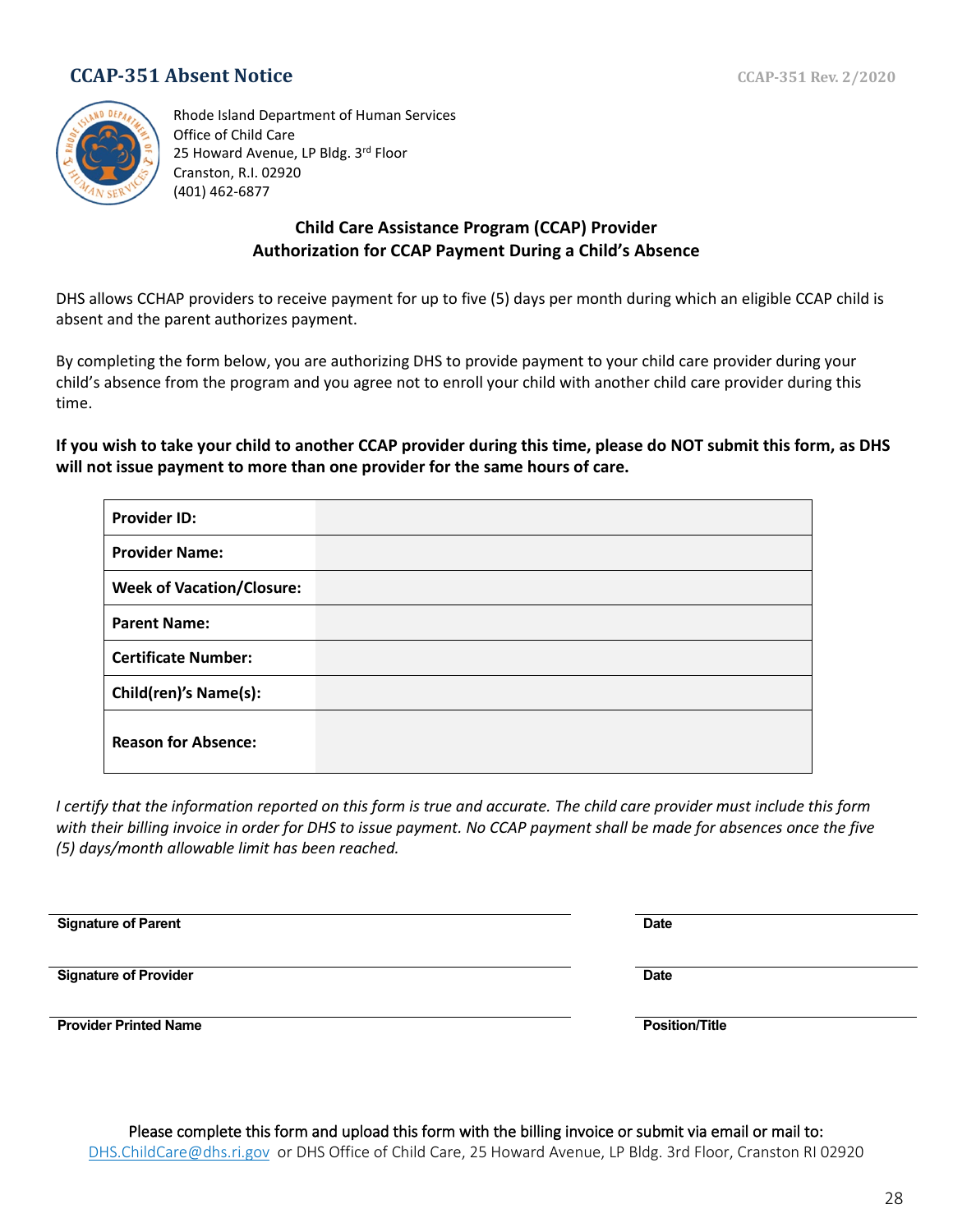#### <span id="page-28-0"></span>**Parent/Provider Enrollment Agreement Rev. 2/2020** Rev. 2/2020



Rhode Island Department of Human Services Office of Child Care 25 Howard Avenue, LP Bldg. 3rd Floor Cranston, R.I. 02920 (401) 462-6877

This form is to be used by the parent and the provider when enrolling a CCAP eligible or potentially eligible child at an approved DHS provider. One form must be completed per enrolled child. It must be completed and signed by the parent **and** the child care provider; a copy is to be kept by both parties. It is the **provider's responsibility** to submit this information to DHS via the Provider Portal **BEFORE** the provider begins caring for the child. Once the enrollment is complete, the parent and the provider will receive an Enrollment notice.

| <b>Provider ID:</b>        | <b>Provider Name:</b> |                            |
|----------------------------|-----------------------|----------------------------|
| <b>Parent's Full Name:</b> |                       | <b>Certificate Number:</b> |
| <b>Child's Full Name:</b>  |                       | <b>Child's DOB:</b>        |

Are you related to the child? \_\_ Yes / \_\_ No

| <b>AGREED HOURS OF CARE</b> |                   |                 |  |                                             |          |  |
|-----------------------------|-------------------|-----------------|--|---------------------------------------------|----------|--|
| Care Start Date:            |                   |                 |  | Use this section when child's schedule is a |          |  |
| Care End Date:              |                   |                 |  | split day                                   |          |  |
| Day                         | <b>Start Time</b> | <b>End Time</b> |  | <b>Start Time</b>                           | End Time |  |
| Sunday                      |                   |                 |  |                                             |          |  |
| Monday                      |                   |                 |  |                                             |          |  |
| Tuesday                     |                   |                 |  |                                             |          |  |
| Wednesday                   |                   |                 |  |                                             |          |  |
| Thursday                    |                   |                 |  |                                             |          |  |
| Friday                      |                   |                 |  |                                             |          |  |
| Saturday                    |                   |                 |  |                                             |          |  |

The undersigned Provider, hereafter referred to as "Provider" agrees to care for the above-named child for the period indicated in this enrollment. Provider further agrees that the days and times the child will attend were agreed upon by the Provider and the undersigned parent of the child. **The undersigned parent certifies that the hours of this enrollment correspond to the hours DHS Authorized hours.**

The Provider agrees to accept the DHS payment based upon the DHS authorization and approval for Full Time, Three Quarter Time, Half Time, Quarter Time or Before and/or After School Care as payment in full and understand that any services provided in excess of authorized hours shall be the sole responsibility of the parent. Provider understands and agrees to accept this payment in accordance with DHS rules and regulations lawfully promulgated in accordance with R.I. General Laws. The Provider agrees to provide child care in accordance with the DHS rules and regulations and in accordance with the DHS CCAP Approved Provider Agreement.

The undersigned parent agrees to pay his/her share of the child care cost in accordance with the RI DHS rules and regulations and specified in the notice sent by the RI DHS Child Care Assistance Program.

The Provider and the undersigned parent certify that they DO NOT live in the same household.

**Signature of Parent Date**

**Signature of Provider Date** 

**Provider Printed Name Position/Title**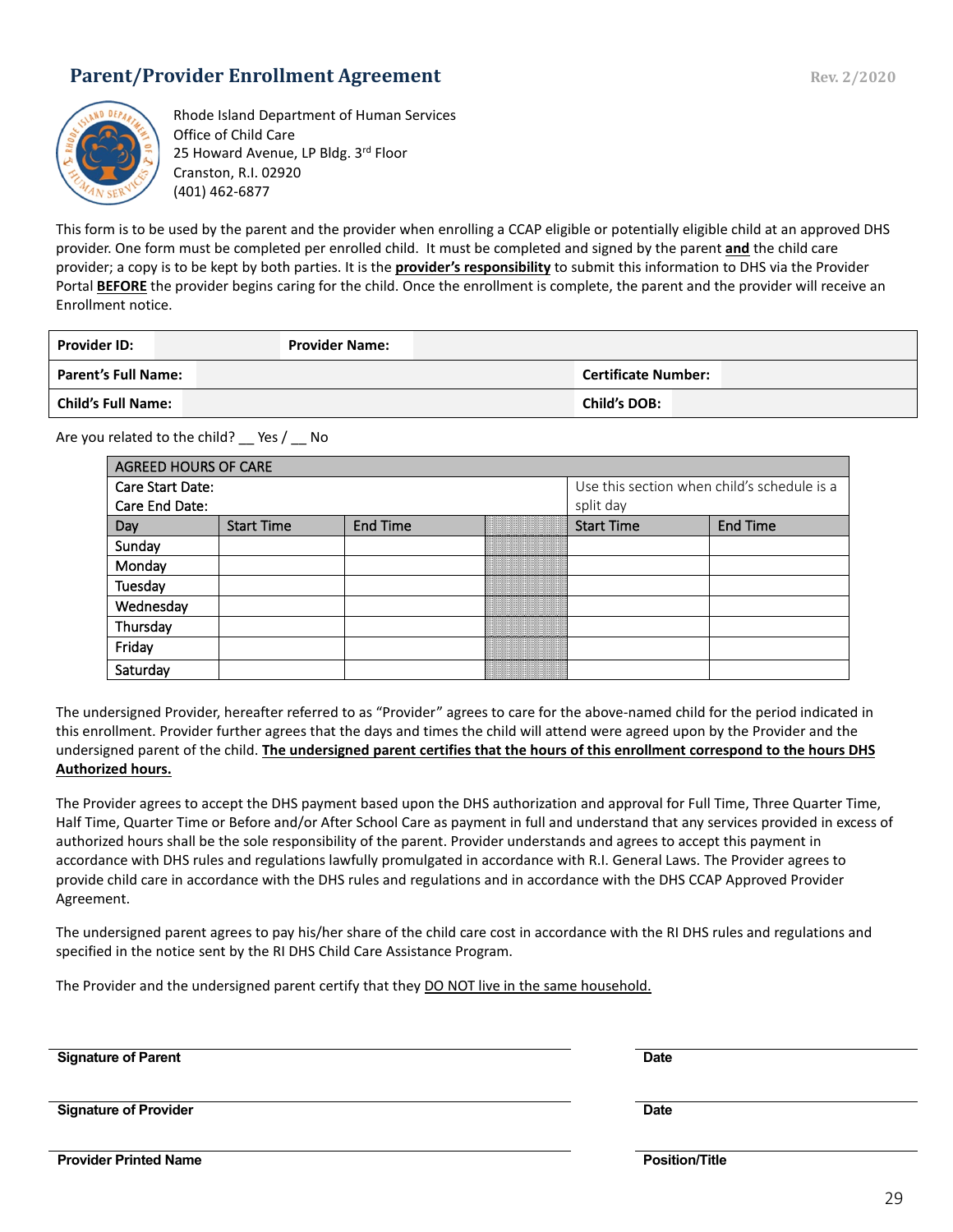#### <span id="page-29-0"></span>**Provider Change Form**



Rhode Island Department of Human Services Office of Child Care 25 Howard Avenue, LP Bldg. 3rd Floor Cranston, R.I. 02920 (401) 462-6877

Use this form to report CHANGES in Name, Address, Phone number, or Household members. DO NOT write the information on your billing invoice.

| Provider's Address On File:                                                                                                                                                                  |                                                                                                                                                                                                                                                                                                 |                     |            |               |
|----------------------------------------------------------------------------------------------------------------------------------------------------------------------------------------------|-------------------------------------------------------------------------------------------------------------------------------------------------------------------------------------------------------------------------------------------------------------------------------------------------|---------------------|------------|---------------|
| Street                                                                                                                                                                                       |                                                                                                                                                                                                                                                                                                 | Apt.#/Suite<br>City |            | State<br>Zip  |
| <b>Address Change</b>                                                                                                                                                                        | Date of Change: $\frac{1}{2}$ / $\frac{1}{2}$ / $\frac{1}{2}$ / $\frac{1}{2}$ / $\frac{1}{2}$ / $\frac{1}{2}$ / $\frac{1}{2}$ / $\frac{1}{2}$ / $\frac{1}{2}$ / $\frac{1}{2}$ / $\frac{1}{2}$ / $\frac{1}{2}$ / $\frac{1}{2}$ / $\frac{1}{2}$ / $\frac{1}{2}$ / $\frac{1}{2}$ / $\frac{1}{2}$ / |                     |            |               |
| Street                                                                                                                                                                                       | Apt.#/Suite                                                                                                                                                                                                                                                                                     | City                | State      | Zip           |
| You must submit verification (utility bill – or, for licensed providers, a DHS license) with your new address on it.                                                                         |                                                                                                                                                                                                                                                                                                 |                     |            |               |
| Name Change                                                                                                                                                                                  |                                                                                                                                                                                                                                                                                                 |                     |            |               |
| You must submit verification of your name change with Social Security (you must send a copy of your new Social<br>Security Card in your new name) and submit another W-9 with your new name. |                                                                                                                                                                                                                                                                                                 |                     |            |               |
| Telephone Number Change                                                                                                                                                                      | New Number: __ __ __- __ __ __ __ __ __ __                                                                                                                                                                                                                                                      |                     |            |               |
| You must submit a phone bill with the new number, your name and your address on the bill.                                                                                                    |                                                                                                                                                                                                                                                                                                 |                     |            |               |
| <b>Email Address Change</b>                                                                                                                                                                  |                                                                                                                                                                                                                                                                                                 |                     |            |               |
| Household Member(s) Change<br>All new household members will be screened through the Office of the Attorney General & the Department of<br>Children, Youth and Families.                     |                                                                                                                                                                                                                                                                                                 |                     |            |               |
| NAME (Last, First, MI)                                                                                                                                                                       | Sex                                                                                                                                                                                                                                                                                             | Date of Birth       | <b>SSN</b> | Date Moved In |
|                                                                                                                                                                                              |                                                                                                                                                                                                                                                                                                 |                     |            |               |
|                                                                                                                                                                                              |                                                                                                                                                                                                                                                                                                 |                     |            |               |

I understand the penalty for hiding or giving false information. To the best of my knowledge, I hereby certify that all the information I have given and written is true and correct.

| Date                                      | Provider's Signature                                                                                                            |
|-------------------------------------------|---------------------------------------------------------------------------------------------------------------------------------|
| Please complete this form and mail it to: | Rhode Island Department of Human Services<br>Office of Child Care<br>25 Howard Avenue, LP Bldg. 3rd Floor<br>Cranston, RI 02920 |